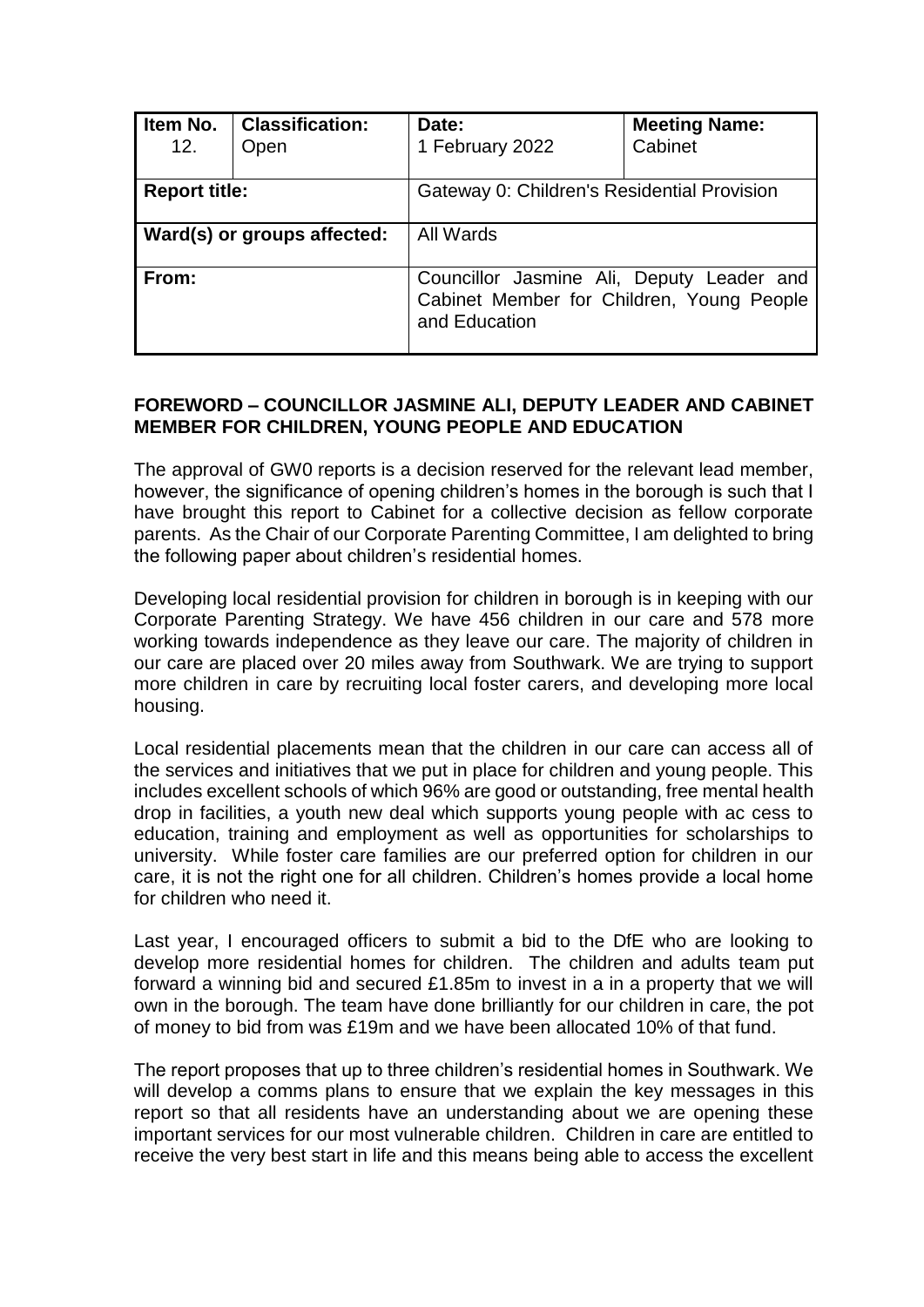services that we and other agencies in Southwark have developed for all our children.

### **RECOMMENDATIONS**

- 1. That Cabinet, as part of the corporate parent family, approve this strategic options assessment, which recommends opening up to three homes within the borough so that our children in care, who deserve the best start in life, achieve better outcomes.
- 2. That Cabinet note the next steps set out in the report.

### **BACKGROUND INFORMATION**

### **Introduction**

- 3. There are two primary routes which lead to children becoming 'looked after' or to them 'coming into care'. These are for a child to be accommodated with parental consent under section 20 Children Act 1989<sup>1</sup>; or the child being made the subject of a Care Order under section 31 Children Act 1989.
- 4. The functions of local authorities in relation to children who are 'looked after' by them are set out in the 1989 Children Act and associated regulations and guidance. The key regulations are the Care Planning, Placement and Case Review Regulations  $2010^2$  which are underpinned by guidance<sup>3</sup>
- 5. More generally, services for children in Southwark Council are graduated according to need. Southwark provides Early Help services to strengthen families and avoid needs escalating to a level where children need more intensive support. When such support is necessary, children in need are allocated to Social Workers who support their families with multi-agency planned work to improve parenting and family life. If children are experiencing significant harm, they become subject to formal Child Protection Plans.
- 6. For children who cannot be looked after by their parents, owing either to the harm they have suffered or to families' inability to meet their needs, children may become looked after by the local authority as described above in paragraph 3. Local authorities have a duty to place children in the most appropriate placement available. This may be with a relative, friend or other connected person or if this is not appropriate then with a foster carer who is not a relative, friend or connected person.
- 7. Where a child cannot be placed with a relative, friend, connected person or foster carer then a children's residential placement may be appropriate. The small minority of children living in children's residential homes (approximately 10% of looked after children in Southwark) are children that need specialist

<sup>&</sup>lt;sup>1</sup> Children Act 1989

<sup>2</sup> Care Planning, Placement and Case Review Regulations 2010

<sup>3</sup> The Children Act 1989 guidance and regulations (June 2015)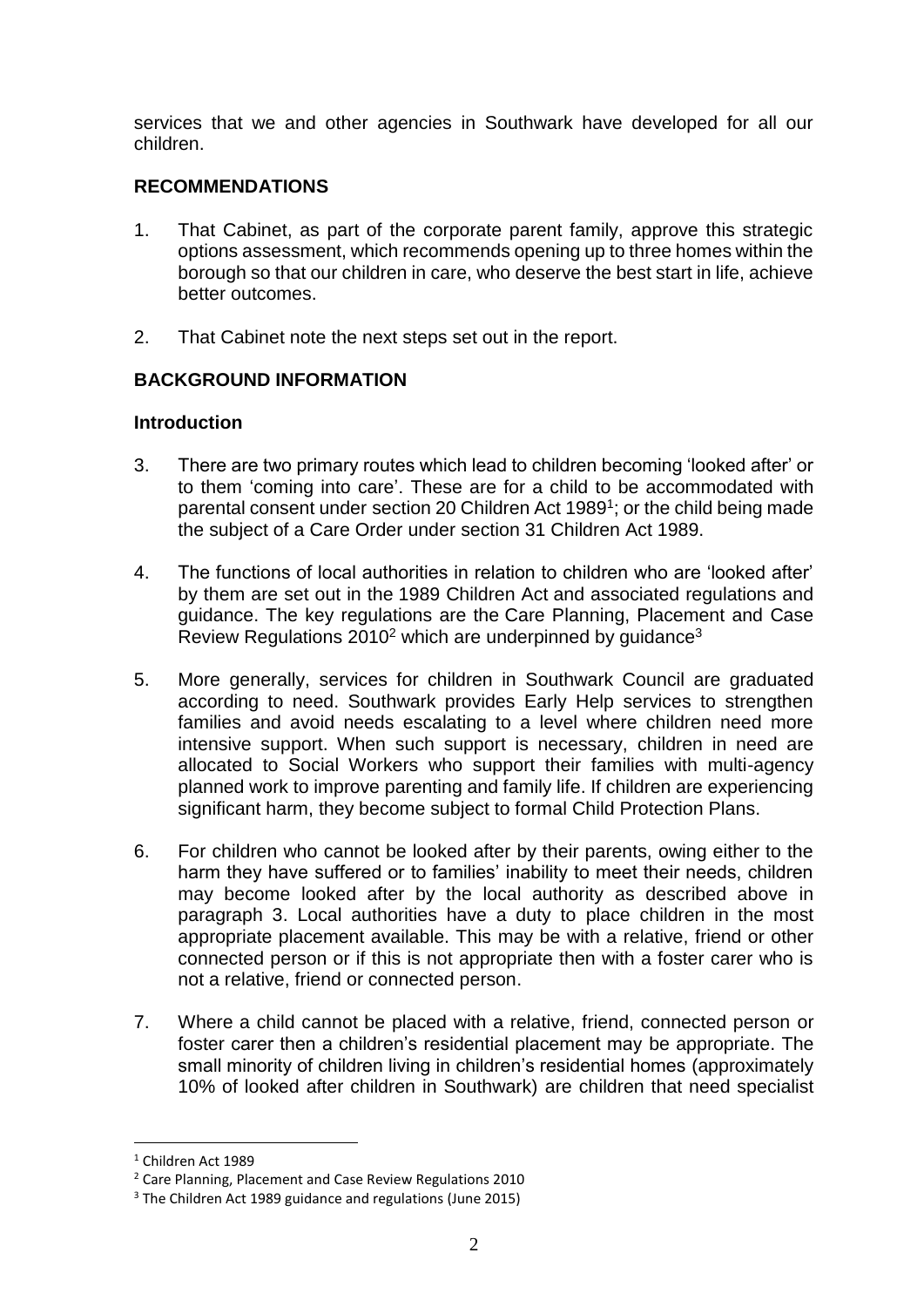linked with disabilities and children who often have a history of living in multiple foster homes where carers have been unable to meet their needs.

- 8. Based on the work undertaken to date, there have been sufficient compatible children needing local placements over the past four years (to fill three five bedded homes). This indicates a clear need for:
	- More Southwark children currently in residential placements to be living closer to home. For most children local placements offer clear benefits including better connections with family and local services to support their needs.
	- Better outcomes for children from Black, Asian and Minority Ethnic backgrounds. Children with these backgrounds faced significant disadvantage both in terms of their identity and in terms of their education associated with their placement at a distance when compared to their white counterparts. Having provision locally will help address this imbalance and improve outcomes for these children.
	- An offer of wraparound support to meet the needs of children that links into the services within Southwark including partnerships with education, health and the Police. Discussions have commenced with stakeholders on the wraparound support (both out-reach or in-reach) to alert them to the potential developments, these will be formalised should it be agreed to source children's residential provision.
- 9. This report sets out the rational and needs supporting the recommendations and next steps to addressing a significant gap in local provision.

### **Residential Care Definition**

- 10. The Care Standards Act 2000<sup>4</sup> says that 'an establishment is a children's home 'if it provides care and accommodation wholly or mainly for children'. The Independent Children's Home Association is supporting that the term "children's home" is protected and used only to refer to settings regulated by the Office for Standards in Education, Children's Services and Skills (Ofsted). Within this report the term residential home or residential care or children's homes, refers to children's homes run by a Registered Manager and staffed by paid employees.
- 11. Some children struggle to manage the intimacy of living in a foster family, and may have difficulties managing close attachments to adults or they may simply not wish to have a replacement family. For these children it is now recognised that residential care can, and often does, provide excellent care.
- 12. Modern children's homes are based on a model of care which is as close to family life as possible. Ofsted, the regulator of these settings, prefers homes which are non-institutional and homely. Good homes need a staff team who are consistent and committed to the children, including children who based on

<sup>4</sup> Care Standards Act 2000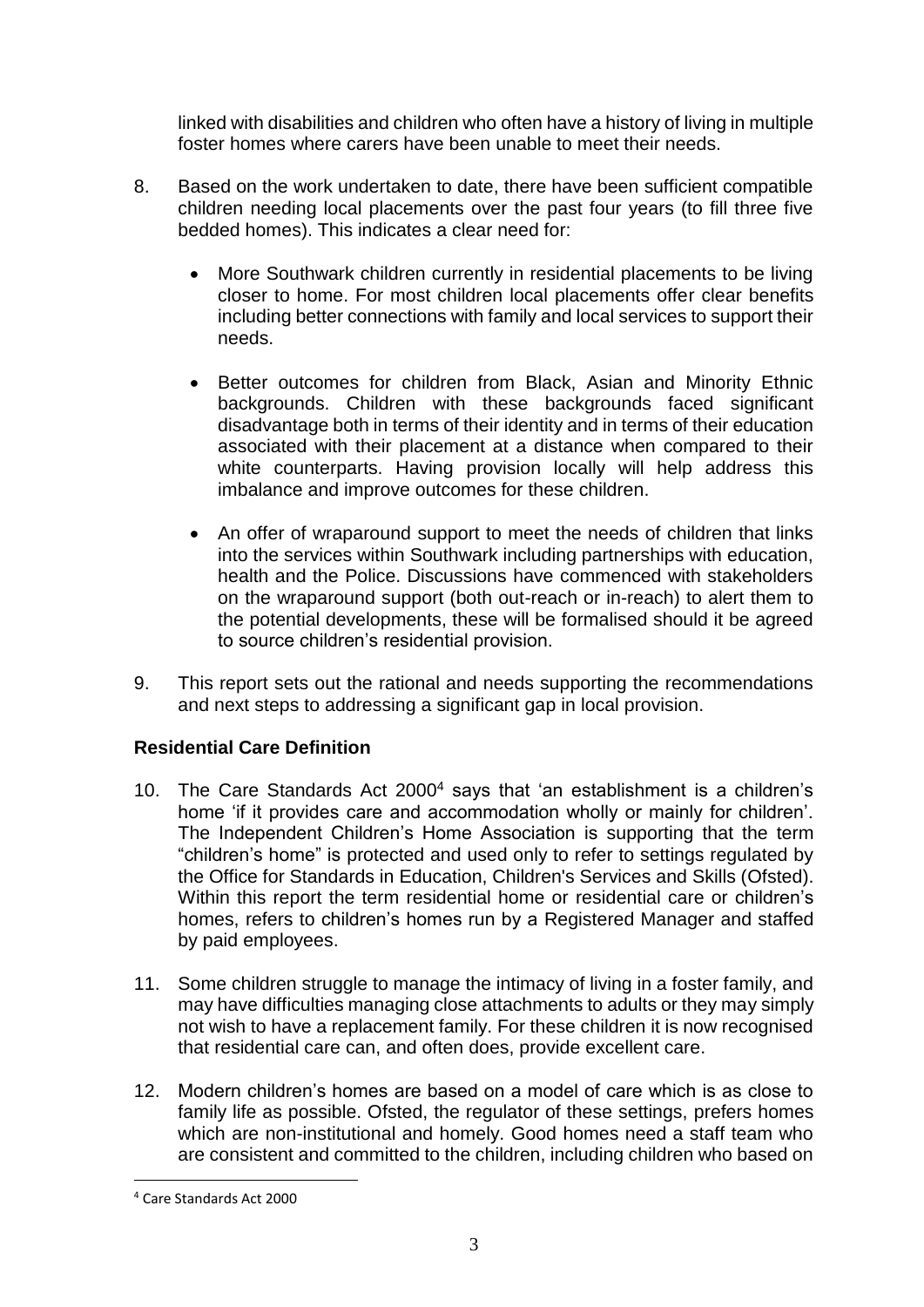their experiences may display and act-out very challenging (often physically and verbally abusive) behaviours. There are mandatory qualifications for staff members to support them and the children in their settings.

- 13. In order to maintain the homely feel, and ensure the needs of children are being fully met, smaller homes with up to 5 beds are seen as best practice. Homes of this size are more likely to meet the regulations and gain registration from Ofsted.
- 14. There are a variety of types of children's homes. All have a Statement of Purpose, which states the numbers and ages of children they cater for alongside the aims and ethos of the home. Some homes have specialisms relating to the period of time they expect children to be resident for (short-term or medium-long-term) and specialisms relating to the needs they cater for. For example, some specialise in provision for children with special educational needs or for children with physical disabilities, some include educational provision, some provide therapeutic care with input from psychologists. Statements of Purpose also describe the home's approach to behaviour management, including levels of surveillance, monitoring and restraint. It is these Statements of Purpose that placing authorities refer to when a home is considered for a child.

### **Knowledge about Residential Care**

- 15. In July 2016, Sir Martin Narey's independent review of children's residential care was published<sup>5</sup>. The outcomes of the review provide a helpful summary of the key issues relating to the sector. The report is positive about the quality of children's homes, stating that "children living in homes in England are treated overwhelmingly well". The report makes recommendations for better use of children's homes by children's services, stating that children's homes should not be seen as institutions to be used only as a last resort. The report states "There is a very real and unmet demand for the greater use of children's homes as part of an initial assessment for older children when first coming into care, and those on the edge of care."
- 16. In her social care commentary: Creating The Environment for Excellence in Residential Practice<sup>6</sup>, Yvette Stanley, National Director, Social Care, Ofsted, shares what a sample of consistently good and outstanding children's homes have done to maintain their success. All had kept the same manager in post and Stanley's report gathers information on the common experiences of these managers to understand why they were so successful and what can be learned from their experience.
- 17. In relation to the statements of purpose of the home, the report highlights the work done by managers to ensure the whole team understand the vision and purpose of the home ensuring this is specific and relevant and owned by the team. The report highlights the enquiries made by managers to ensure new children are a good match for other children already living in the home, taking

<sup>5</sup> Residential Care in England (June 2016)

<sup>6</sup> Creating the environment for excellence in residential practice (February 2020)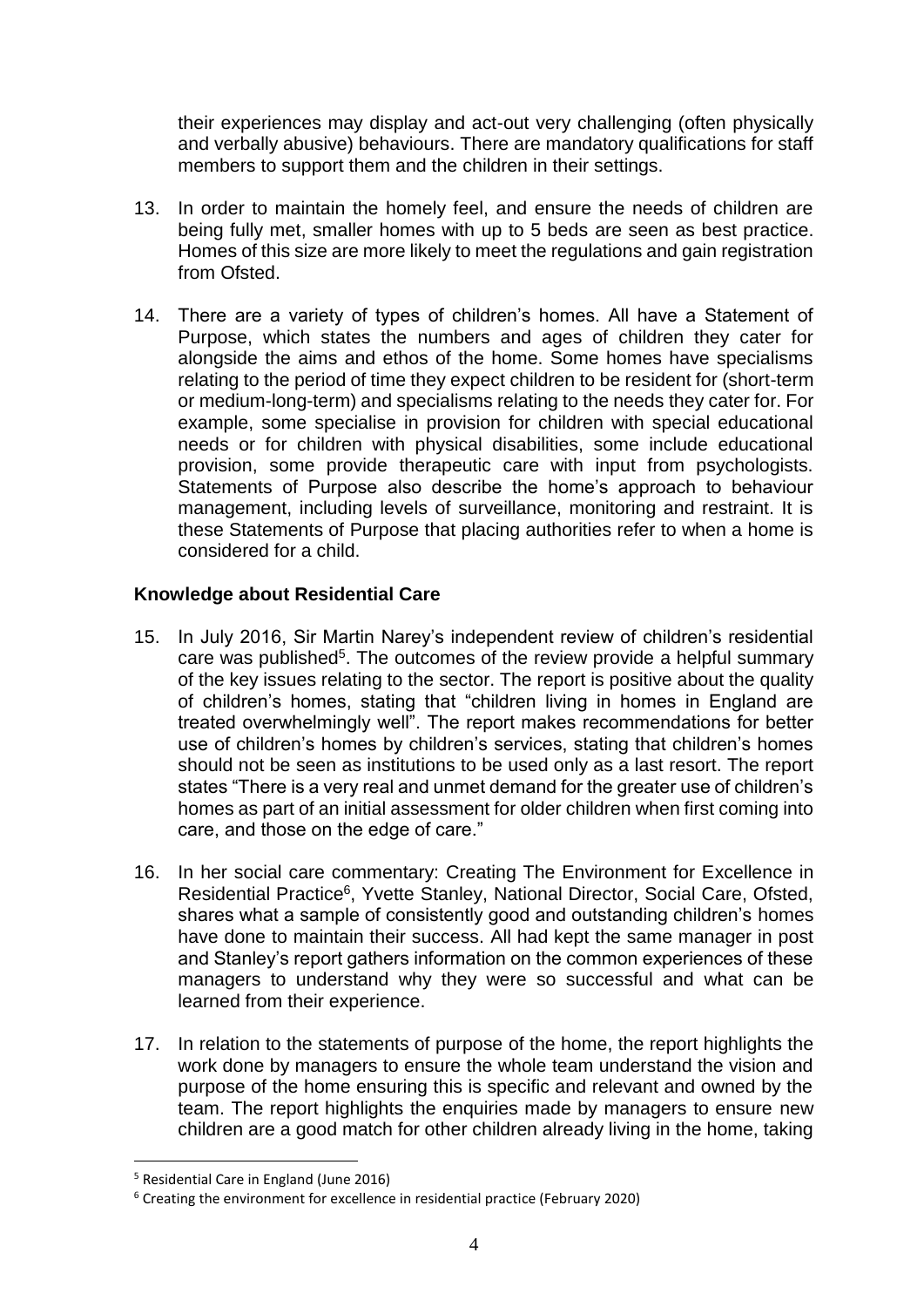a deep and personal interest to ensure the group will work well together. Managers are described as "hands on", modelling the good practice they want, giving staff confidence in their practice with children.

- 18. The training and learning approach for the team are emphasised, as is a "cando" attitude and ambition for children, celebrating their achievements and having both high aspirations for children and high expectations of them. Managers in the best homes hold the home's budget. The importance of recruiting and retaining good staff featured highly. A common feature of managers was that they clearly identify staff as their most valuable asset and desire to support them as well as they possibly can, recognising that without an experienced, skilled and confident staff team, they cannot carry out their role effectively.
- 19. Other key documents updating knowledge of the residential care sector are referenced in more detail below.

### **Context**

- 20. Section 22(3) of the 1989 Act sets out the general duty of the local authority looking after a child to safeguard and promote the welfare of the child. This duty is the foundation of all activity. This duty has become known as 'corporate parenting'. In simple terms, 'corporate parenting' means the collective responsibility of the council, elected members, employees, and partner agencies, for providing the best possible care and safeguarding for the children who are looked after by the council.
- 21. Local Authorities also have a duty to place children close to home. The Children Act 1989 22C(7) to (9) places a duty on local authorities to ensure, as far as reasonably practicable, any placement for a looked after child:
	- allows the child to live near his/her home;
	- does not disrupt his/her education (particularly at Key Stage 4);
	- enables the child and their sibling/s to live together, if the child has a sibling/s who are also looked after by the local authority;
	- provides accommodation which is suitable to the child's needs if the child is disabled; and
	- $\bullet$  is within the local authority's area (Sufficiency Duty<sup>7</sup>).
- 22. In ideal circumstances, the proposed placement should meet all of the above criteria. However, this is not always possible and difficult decisions and compromises may have to be made.
- 23. When balancing whether a placement meets the needs of the child, living close to his/her home is the criteria that is most challenging need to meet. This is due to there being no residential care provision within the borough and the difficulties in identifying suitable local provision within London, this is a common picture across the capital. Additionally some children will however,

<sup>&</sup>lt;sup>7</sup> Sufficiency Statutory guidance on securing sufficient accommodation for looked after children (2010)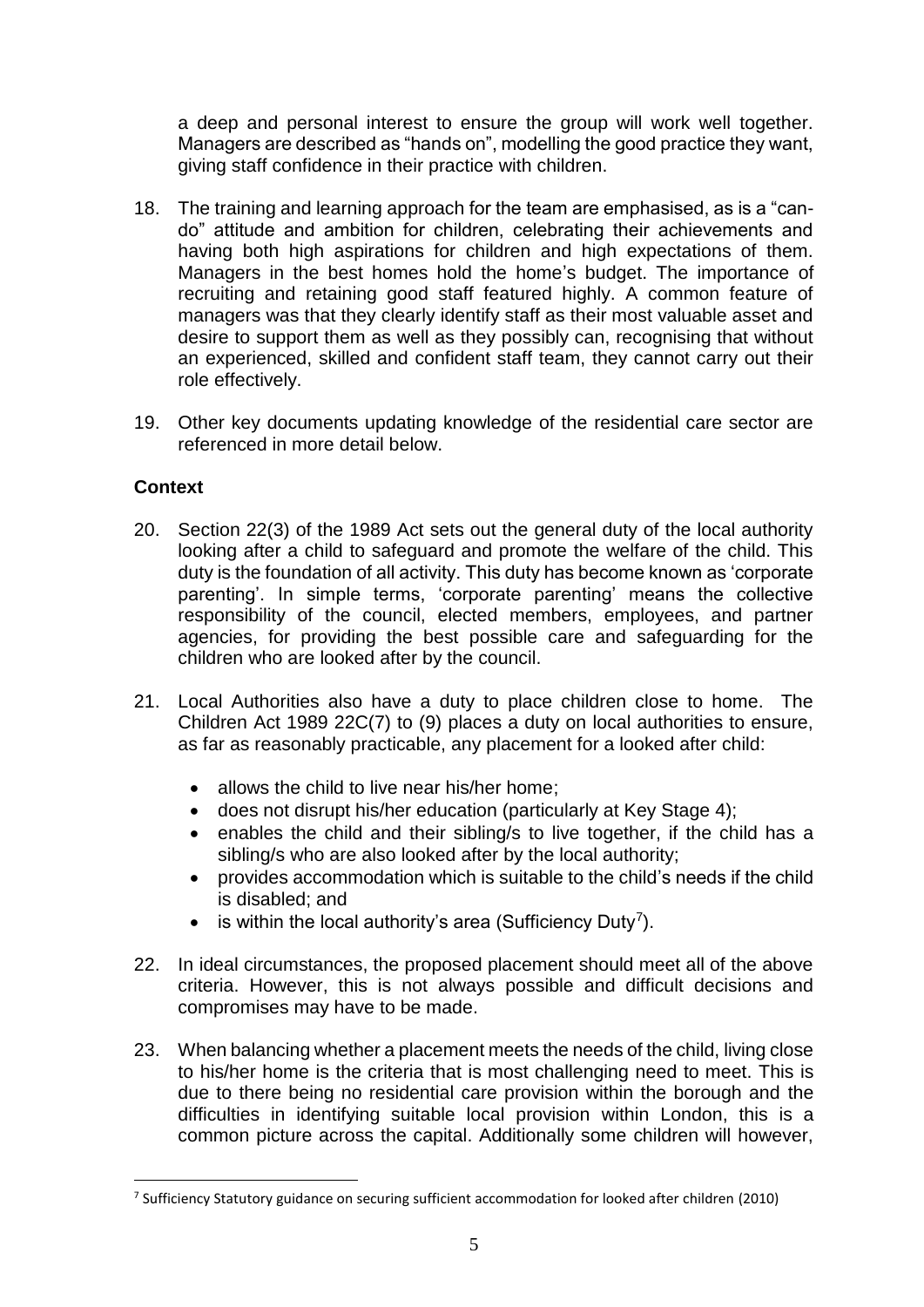due to safety reasons, still need to be placed outside of Southwark – without local provision these decisions continue to be difficult and therefore there are some children who will not have the opportunity to stay connected to Southwark.

### **National Context**

- 24. The care system for children in England, including residential care, has undergone a significant transformation in recent years. Much of what has happened in the homes has been driven by changes in policy, such as a shift in priorities towards fostering, with wide-ranging implications for those who registered managers, residential staff and the children and young people that live in them.
- 25. Concerns over the standard of care within children's homes were recognised within the Care Standards Act 2000 and the subsequent 2001 Children's Homes Regulations coming into force to improve the quality of care in the sector. These regulations improved the quality of care but again reduced the willingness for many local authorities to invest in these services. It was at this stage that the initial growth in the independent sector happened to fill the gap.
- 26. Recognising changes in the Residential Care sector over the past five years, the Local Government Association has recently commissioned reports on this subject. Newgate<sup>8</sup> references the challenges for local authorities in successfully commissioning and operating Children's Homes.
- 27. The study acknowledges the difficulty for local authorities in predicting the flow of placements. It describes the capital investment involved in purchasing and running a property, of obtaining Ofsted approval and of identifying a suitably skilled Registered Manager. Costs, which are higher in London and the South have distorted the market, with more capacity being available in the Midlands and North where property prices are lower. The study reports that demand substantially outstrips supply.
- 28. There are now four privately run homes for every local authority home; and the report provides positive examples of provision in local authorities which have taken recent decisions to increase in-house provision (including Stockton, Liverpool, Suffolk and Hertfordshire) and others (including Liverpool) which have established partnerships with the voluntary sector. It also provides examples of local authorities working together to improve commissioning, though notes that with demand being currently so far in excess of supply, these frameworks and commissioning hubs are often undermined by other authorities outside the hubs, which spot-purchase local placements.
- 29. The Profit Making and Risk in Independent Children's Social Care Placement Providers paper<sup>9</sup> focuses on the risk involved with the concentration of spending directed by local authorities towards the 16 largest providers, which make a weighted average profit of 17.4% of income (measured using the

<sup>8</sup> Local Government Association Children's Homes Research (January 2021)

<sup>9</sup> Profit making and Risk in Independent Children's Social Care Placement Providers (January 2020)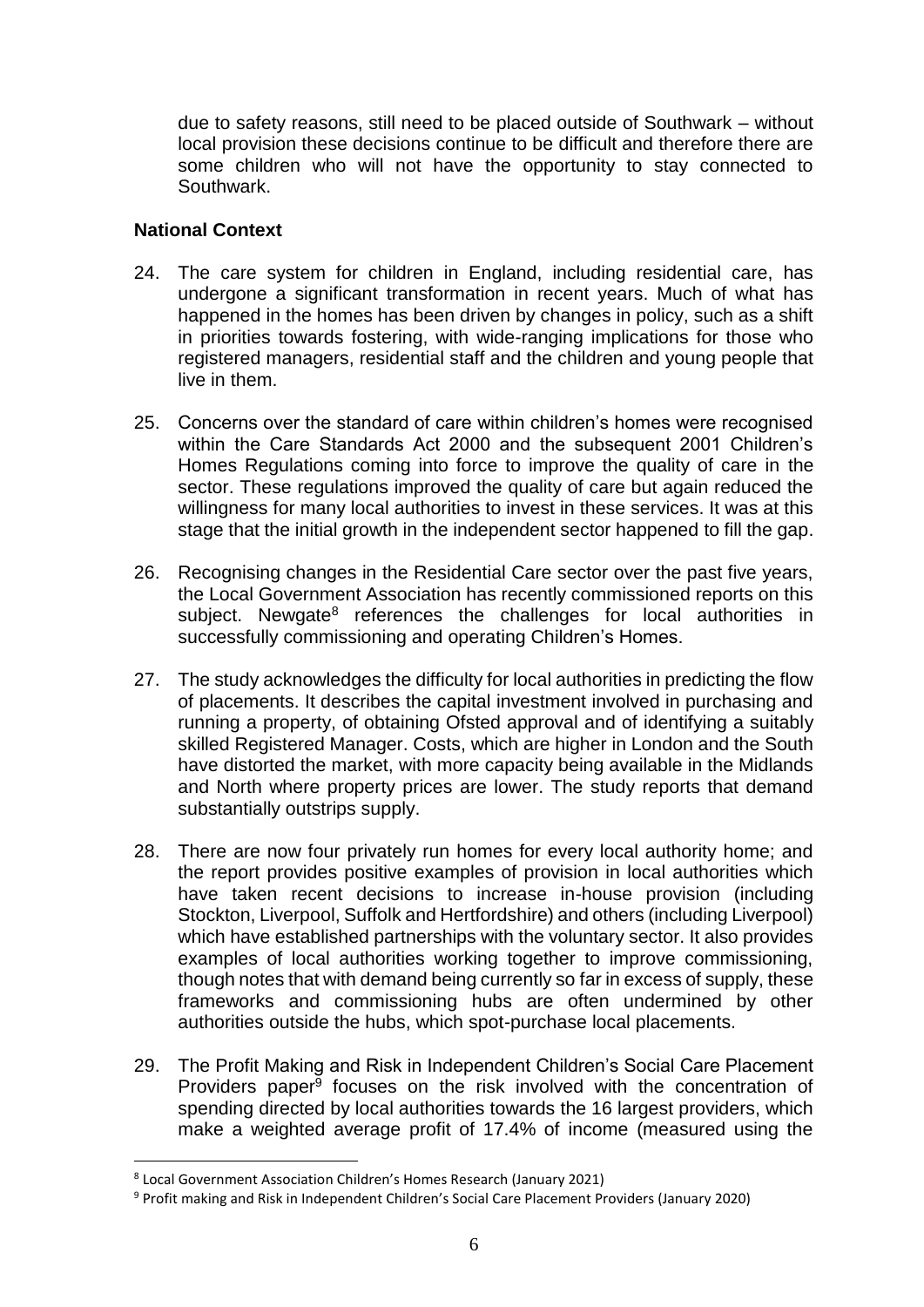Earnings Before Interest, Taxes, Depreciation, and Amortisation EBITDA method).

30. The paper states that "Profitability across the sector is not uniform but has been growing in the most recent 2-3 years, especially for the largest providers as demand has increased. There is evidence that some investors have made above-average returns on their investments. This is further indication, added to that in several other studies and enquiries that traditional methods of commissioning and procurement are struggling to influence the development of the market."

### **London and Regional Context**

- 31. Meeting the sufficiency duty is a particular challenge for meeting the needs of children from London and the south of England, as is illustrated by the table below. This indicates the average distance from home to the children's home, by region, at 31 March 2018. There is more up to date information (at paragraph 55 below) about the average distance at which Southwark children are placed.
- 32. The council has taken a step towards meeting the commissioning challenge in relation fulfilling the sufficiency duty by joining the Commissioning Alliance. This is a partnership of 18 London Boroughs and has created frameworks for children's residential care, independent fostering agencies and Special educational needs and disabilities (SEND) independent schools. These frameworks provide intelligence across the partners that enable evidencebased discussions in relation to commissioning planning, which has included the development of local (London) provision.

| Region where child originally lived | Average distance in miles from the<br>home to the children's home |
|-------------------------------------|-------------------------------------------------------------------|
| England                             | 36                                                                |
| <b>North West</b>                   | 21                                                                |
| <b>Yorkshire and Humber</b>         | 25                                                                |
| <b>West Midlands</b>                | 26                                                                |
| <b>North East</b>                   | 28                                                                |
| <b>East Midlands</b>                | 29                                                                |
| South East                          | 43                                                                |
| East                                | 49                                                                |
| South West                          | 54                                                                |
| London                              | 60                                                                |

(Source: Newgate p4<sup>10</sup>)

 $\overline{a}$ 

33. Given the capital expenditure costs of establishing homes in areas like London which have relatively fewer suitable properties available at commercially viable prices, it is perhaps understandable that independent providers operate more homes in areas of the country where capital expenditure on property and

<sup>10</sup> Local Government Association Children's Homes Research (January 2021)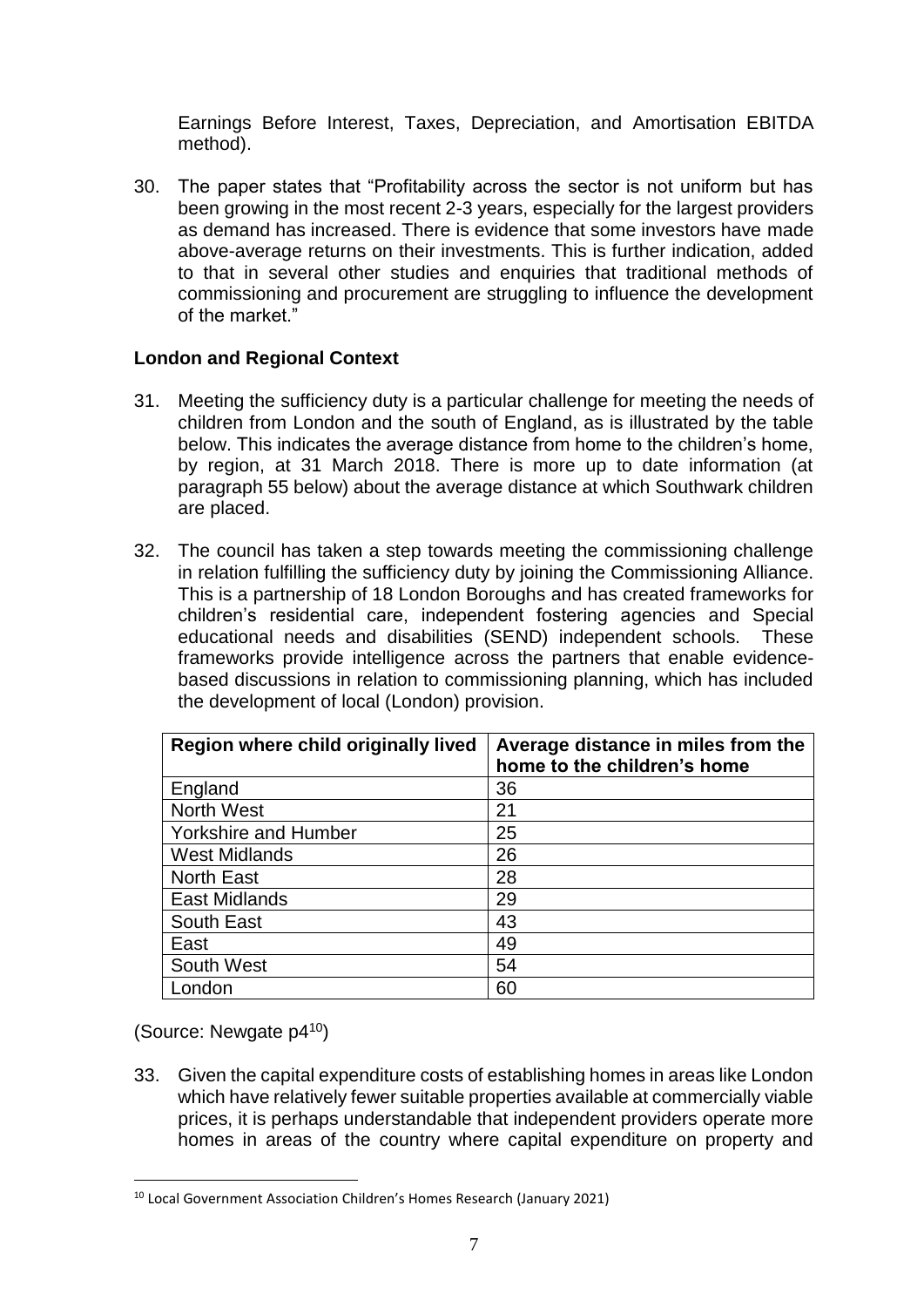staffing is lower. The trend therefore continues that new children's homes are established primarily in the North West and West Midlands.

34. Out-of-area placements are necessary to safeguard some children from gangs and child sexual exploitation, or in meeting certain specialist needs. However, placement at a distance makes it difficult for children to maintain relationships with their family and their peers, and for some children placement at a distance can increase risks. Location is an important factor which needs to be balanced with children's other needs.

### **Southwark Context**

- 35. Southwark is an inner London borough with 43 children in residential placements (as at 1 February 2021). Due to there being no residential care provision within the borough, all children are placed outside of it. Out of these children over 68% are placed over 20 miles from their home with only 32% placed within a 20 mile radius of Southwark.
- 36. Of these 43 children, 10 (33%) are White British and 33 (77%) are from Black, Asian and Minority Ethnic backgrounds. The impact of these children being placed further away from Southwark is explored later in this report.
- 37. Southwark faces many of the same challenges as other neighbouring London Boroughs. The numbers of children in residential homes are similar, the difficulties in identifying suitable local provision are similar and the cost of placements is increasing.
- 38. The case files of Southwark children show that approximately a quarter need to be placed at a distance from Southwark, and this need is likely to continue. However, it is not clear that placements at a distance necessarily improve the safety of these children. Some of those placed at a distance maintain contact with their networks, go missing more frequently and for longer durations, and/or establish unhelpful connections with other networks where they are placed.
- 39. Attendance with education is a problem for around half the children in residential care. A large proportion have Education, Health and Care Plans (EHCPs) and access to provision is often exacerbated when children change placements in emergencies because it takes time to get children registered with a new school. This has been offset more recently by the wider availability of remote tuition, albeit some children are reluctant to engage with this.
- 40. As with younger children, many young people in this age group benefit from therapeutic support to address the traumatic experiences of their childhoods and in better placements this support is also provided for staff teams to help them understand and contextualise children's behaviour.
- 41. Often children who have had foster care breakdowns have a period of deteriorating behaviour prior to a move to residential care. Others have sudden breakdowns. Most commonly breakdowns follow some sort of violent behaviour and consequently foster carers, and sometimes parents, refusing to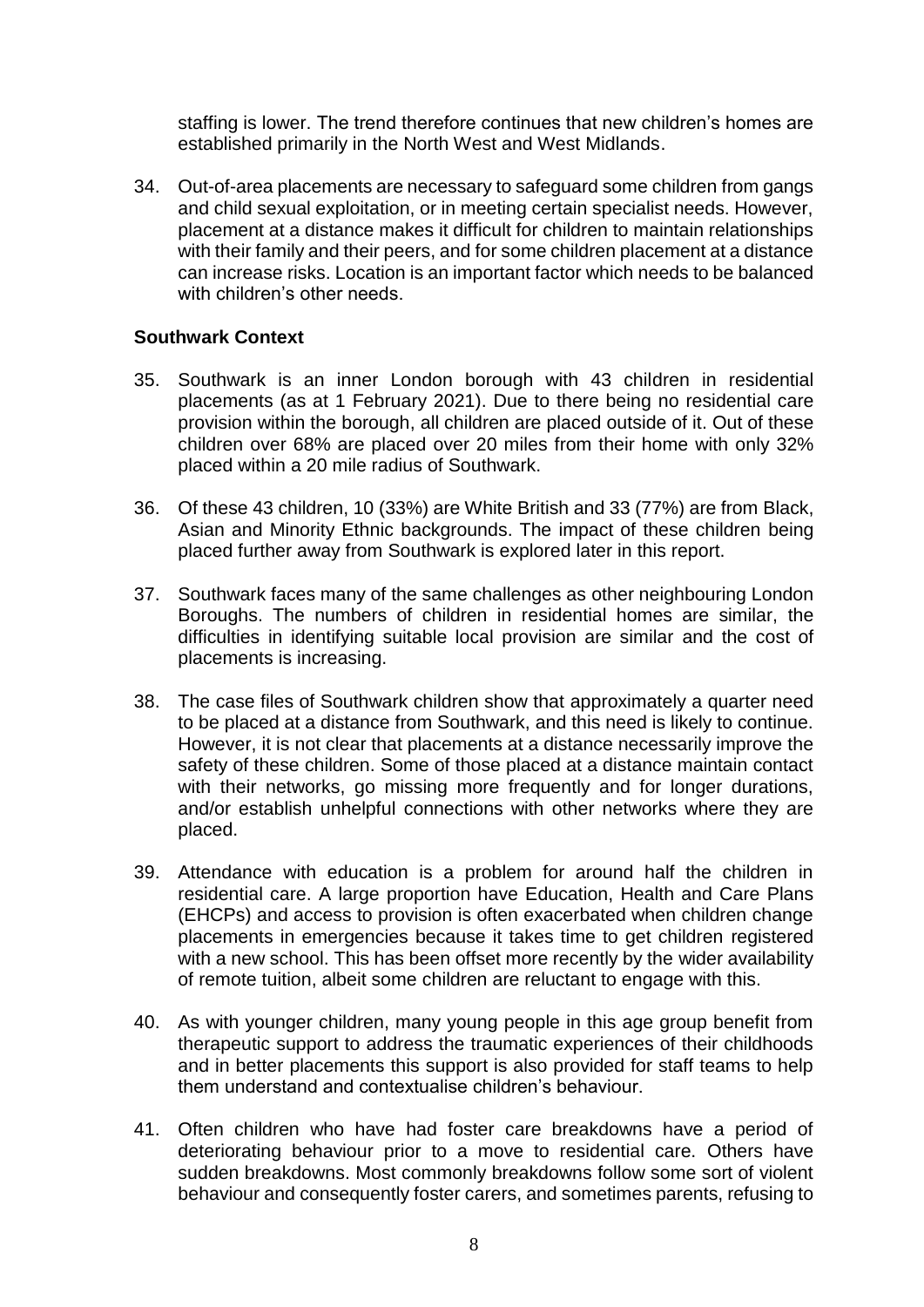have children remain living with them. Children's case files show some children coming into residential homes in an emergency when with more time it would have been possible to place them in a foster home had the right sort of home been available. For some of these children there is evidence of behaviour improvement when moved to residential homes.

- 42. Within Southwark the children can be grouped into the following three categories based on the support provided to meet their needs:
	- Residential provision a child placed in Ofsted registered care and support accommodation.
	- Semi-independent provision a child placed in unregulated support accommodation.
	- All Age Disabilities (AAD) Service a child or young person who has a severe to profound and permanent disability(s) which may include a learning disability, physical disability, communication difficulties, visual or hearing difficulties or complex health needs.

### **The Current Residential Population**

- 43. A study of the case files of the 43 children in residential placements (as at 1 February 2021) was undertaken. Twelve of the 43 children were worked with by the All Age Disability (AAD) Service to meet their needs.
- 44. The files of children currently in residential placements and placed at a distance were scored by social workers according to how their needs were met under different headings. The scorings are represented in the bar chart below.



45. It was notable that children who were from Black, Asian and Minority Ethnic backgrounds faced significant disadvantage both in terms of their identity and in terms of their education associated with their placement at a distance when compared to their White counterparts.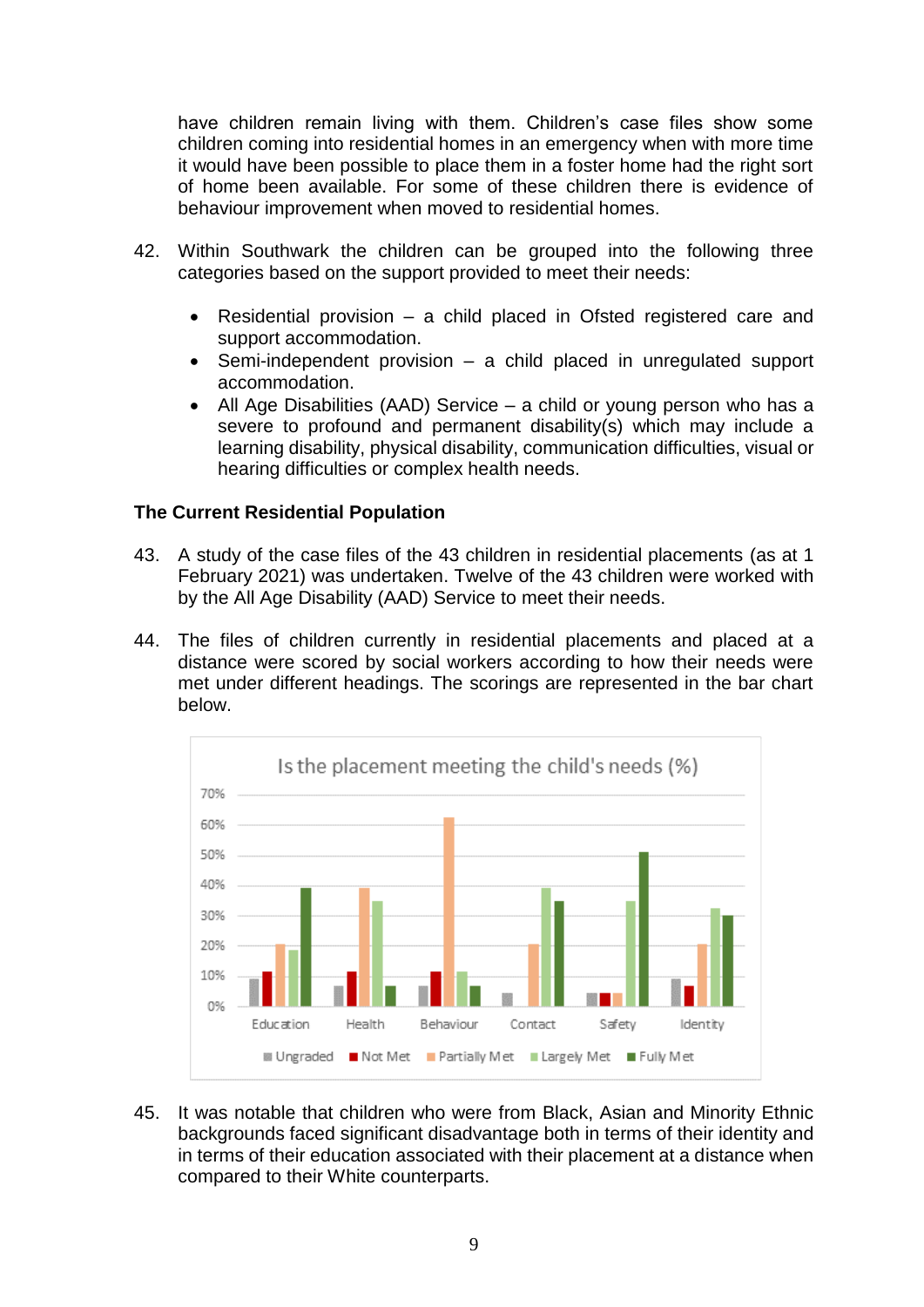46. In short, while the scorings for other areas of children's lives were comparable between different ethnic groups, 90% of white children placed at a distance were scored as having their identity needs fully or largely met compared with 38% of Black, Asian and Minority Ethnic children. And in relation to education, 80% of white children placed at a distance had their educational needs fully or largely met compared with 56% of Black, Asian and Minority Ethnic children.



# Children's education needs who are placed at a distance by ethnicity

| <b>BAME</b> children |                | White children |                       |
|----------------------|----------------|----------------|-----------------------|
|                      |                |                | Ungraded,<br>10%      |
|                      |                |                |                       |
| Largely Met, 31%     | Fully Met, 25% |                | Partially<br>Met, 10% |
|                      |                |                |                       |
| Partially Met, 25%   | Not Met, 19%   | Fully Met, 70% | Largely<br>Met, 10%   |

- 47. Placements for older children are generally of a shorter duration than for younger children or for children worked with by the All Age Disability Service. Over the past four years, there has been some limited use of unregulated placements in the 13-15 year old age group reflecting a difficulty in identifying residential placements for some children in the group, especially in an emergency.
- 48. Despite the shorter duration, residential placements for this group of children often do offer some stability. It is not uncommon to see repeat foster placement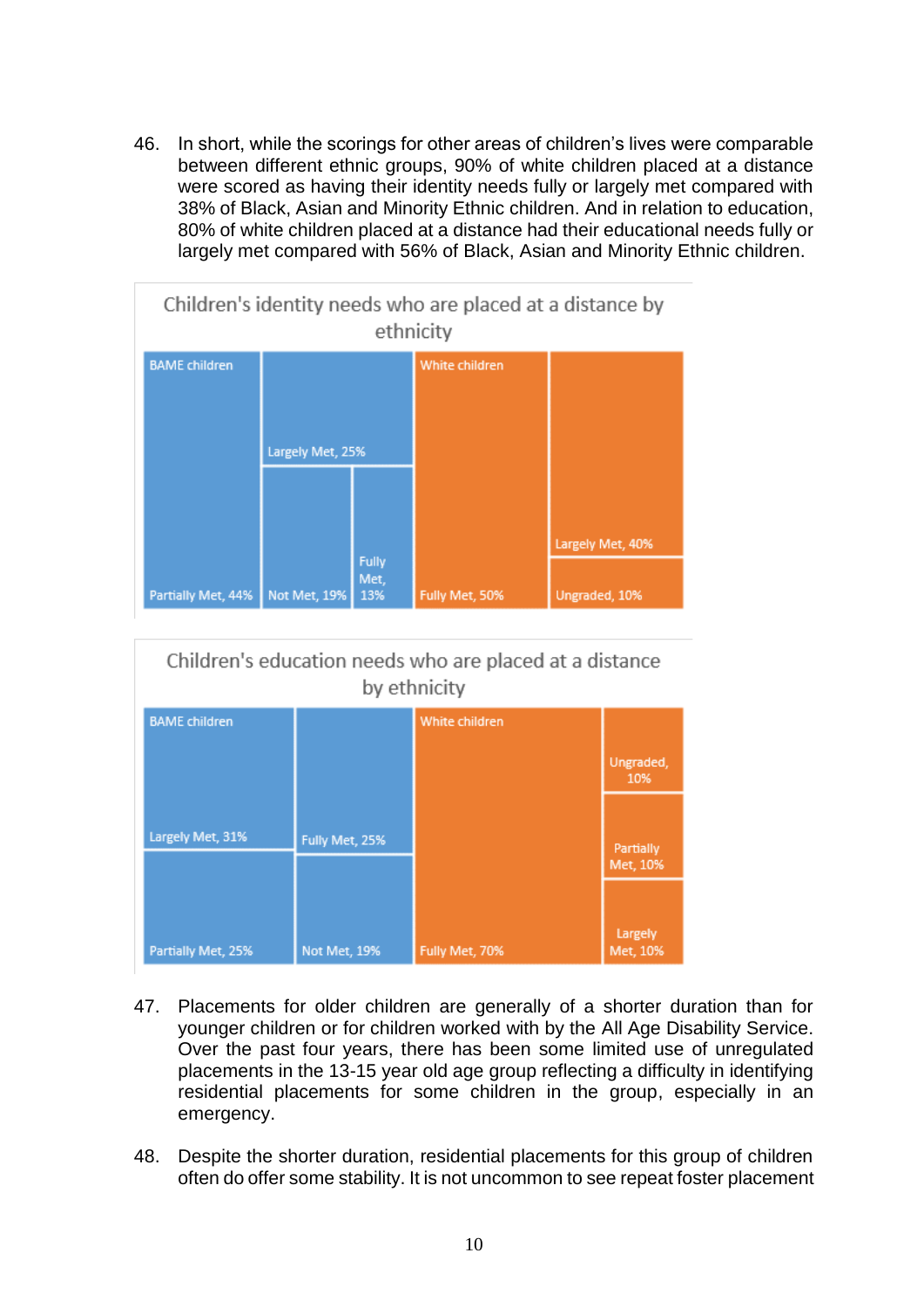breakdowns followed by a more stable first residential placement. Many files and conversations with social workers demonstrate the high value professionals attribute to placement stability.

- 49. However, the value of stability for children with multiple previous disruptions can lead to an acceptance of placements which only partially reflect the child's assessed needs. A period of assessment undertaken in a short term residential home could enable a more balanced assessment of the child's needs and better specification of the foster or residential home which could meet their needs in the longer term.
- 50. There is clearly a need in terms of numbers for more local children's homes for all age groups. Case files and conversations with social workers clearly show that many children would benefit from being placed closer to home and in an environment similar to where they have grown up. A short-term residential children's home with a specific assessment function would also help determine which children would benefit most from placement in a local longer-stay children's home.
- 51. 16-17 year olds are less likely to be placed in residential homes as most are able to live in supported semi-independent accommodation. Semiindependent accommodation is not regulated by Ofsted and there is a national consultation underway about proposed standards for the sector. A proportion of these 16-17 year olds have high levels of needs and are in high cost placements.
- 52. Further analysis is underway to understand the needs of Southwark young people living in semi-independent accommodation, alongside the accommodation needs of care leavers more generally. There is ongoing work with Housing colleagues to review and identify the best pathways for different groups of young people, how existing accommodation can best be used, and the addressing the increasing need for affordable housing.

### **The Changing Residential Care Population**

- 53. As part of the study, the files of children in residential care between 1 April 2017 and 31 March 2020 were also reviewed to provide a long term picture of the children in residential care over the time period.
- 54. Southwark's use of residential children's homes, secure units and semiindependent provision (17% of all looked after children) is in line with similar local authorities to Southwark (statistical neighbours) average (18% of all looked after children).
- 55. The table below shows the flow of children coming into and leaving residential placements. As illustrated, there are more new placements made for children aged 13 and over (amber) compared with younger children (blue).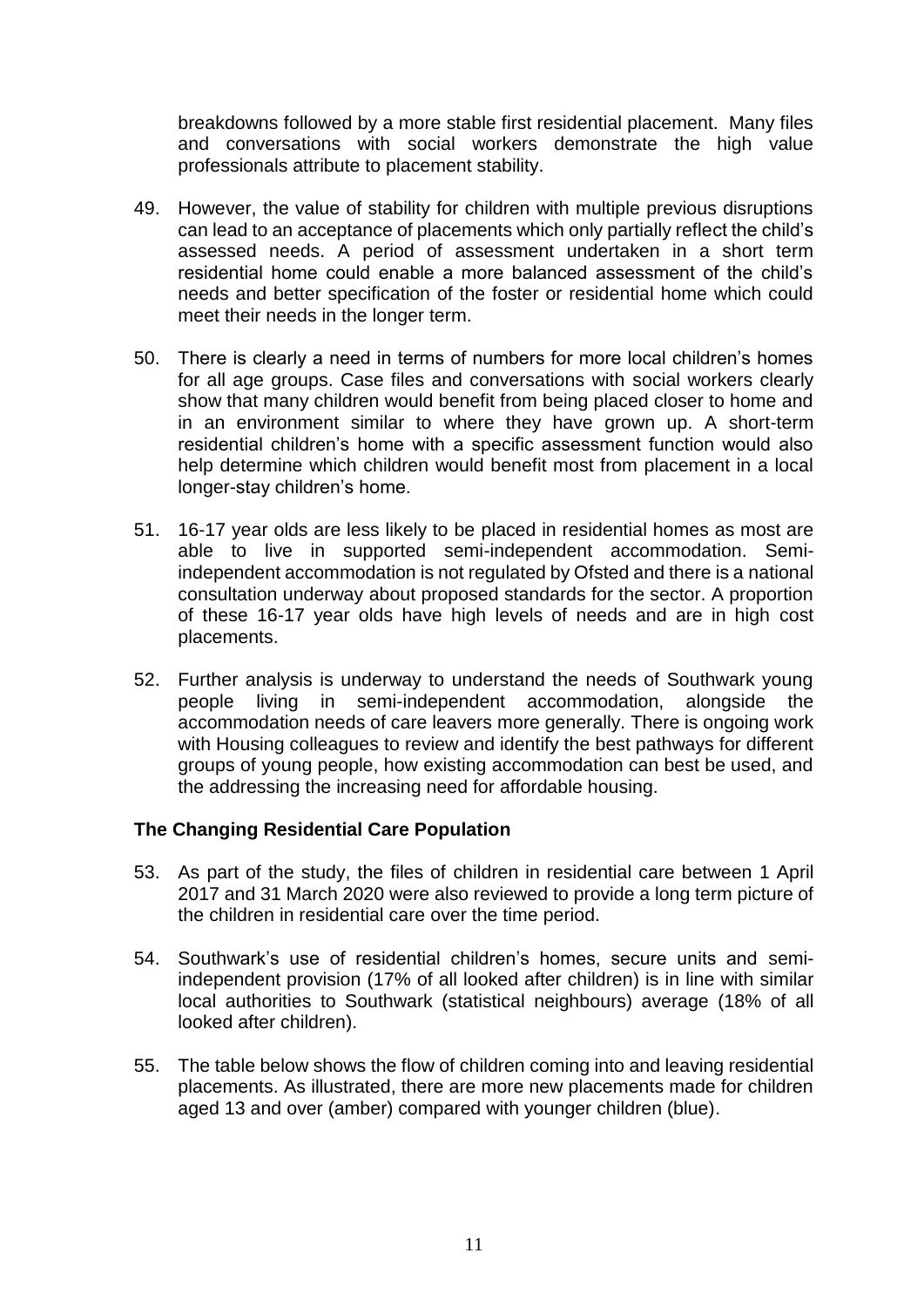

56. The smaller number of younger children starting placements is offset by the longer duration of these placements compared to placements for children in the older age group. The table below shows the length of placements (in days) on the vertical axis and the age of the child on the horizontal axis. The dotted best fit line shows the relatively shorter duration of placements for older children.



57. This is the same placement duration information in table format (the medians are indicated by arrows):

|                   |   | Age |                |    |                |    |    |    |    |    |                |                       |
|-------------------|---|-----|----------------|----|----------------|----|----|----|----|----|----------------|-----------------------|
|                   | 6 | 8   | 9              | 10 | 11             | 12 | 13 | 14 | 15 | 16 | 17             | Grand<br><b>Total</b> |
| < 7 days          |   |     |                |    |                |    |    |    |    | и  |                | $\overline{2}$        |
| < one month       |   |     |                |    |                | 4  | n  | 5  | 3  |    |                | 10                    |
| < three<br>months |   |     |                |    |                |    | 4  | 7  | 5  |    | 3              | 19                    |
| < six months      | и |     |                |    | $\overline{2}$ | 4  | 1  | 5  | 7  | 4  | $\overline{2}$ | 23                    |
| < a year          |   |     | $\overline{2}$ | 1  | л              | 3  | 9  | 6  | 11 | 3  |                | 36                    |
| < two years       |   |     | $\overline{2}$ |    |                | 3  | 4  | 4  | 6  | 3  |                | 24                    |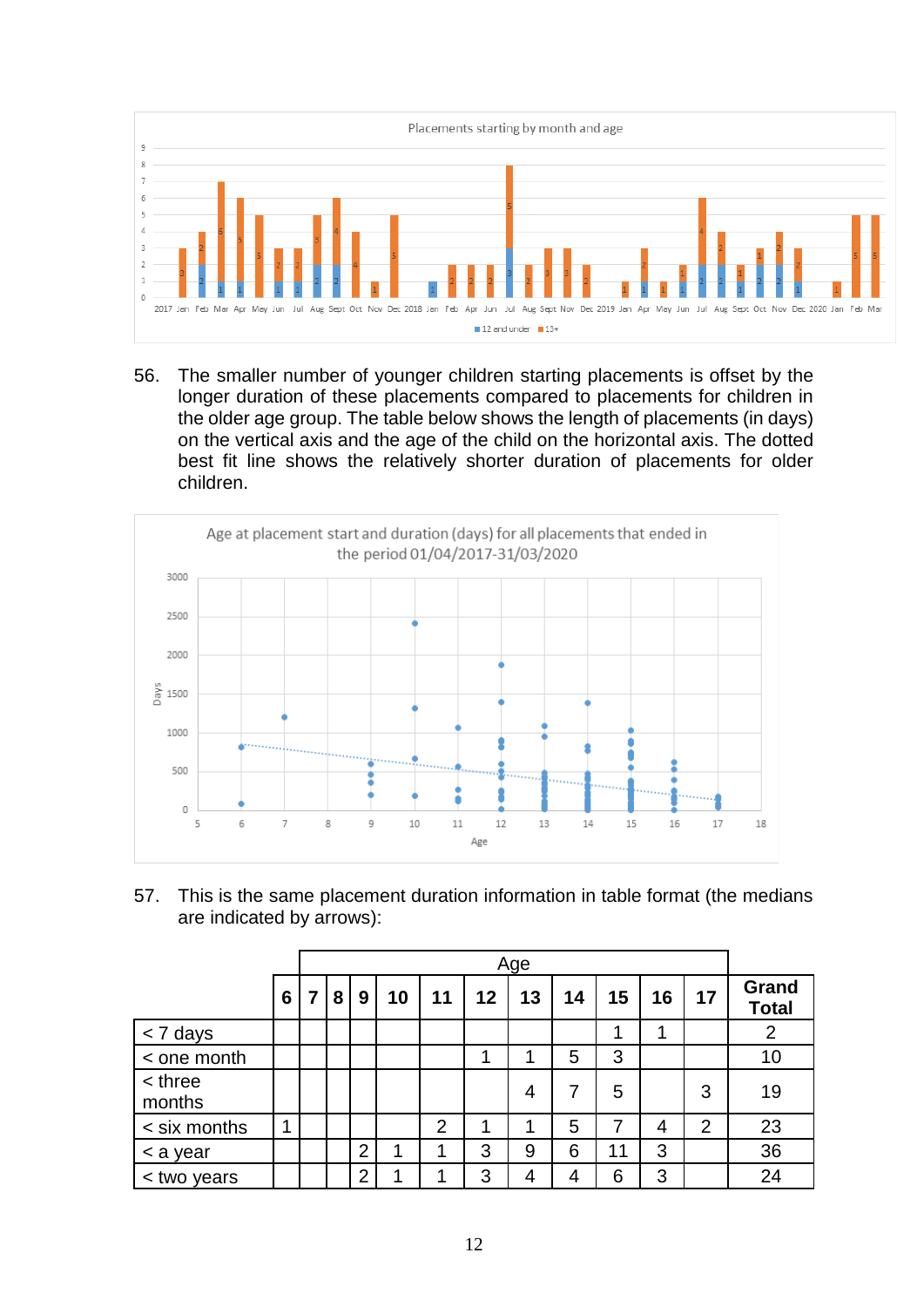|                    |                 | Age |   |    |    |    |    |    |    |    |    |                              |
|--------------------|-----------------|-----|---|----|----|----|----|----|----|----|----|------------------------------|
|                    | $6\phantom{1}6$ | 8   | 9 | 10 | 11 | 12 | 13 | 14 | 15 | 16 | 17 | <b>Grand</b><br><b>Total</b> |
| wo years+          |                 |     |   | റ  |    | 6  | റ  | 3  | 5  |    |    | 21                           |
| <b>Grand Total</b> | າ               |     | Д | 4  | 5  | 14 | 21 | 30 | 38 | 11 | 5  | 135                          |

- 58. Average placement distance for all children over the period between 1 April 2017 and 31 March 2020 is 75 miles. The graph shows average distance tends to increase as children get older.
- 59. Placement distance does not correlate with children being at risk of offending, but there is more correlation with children at risk of sexual and criminal exploitation (the average distance for this group is 101 miles).



60. Based on children in placement between April 2017 and March 2020, the chart below shows the distance between home and placement for children living in residential homes.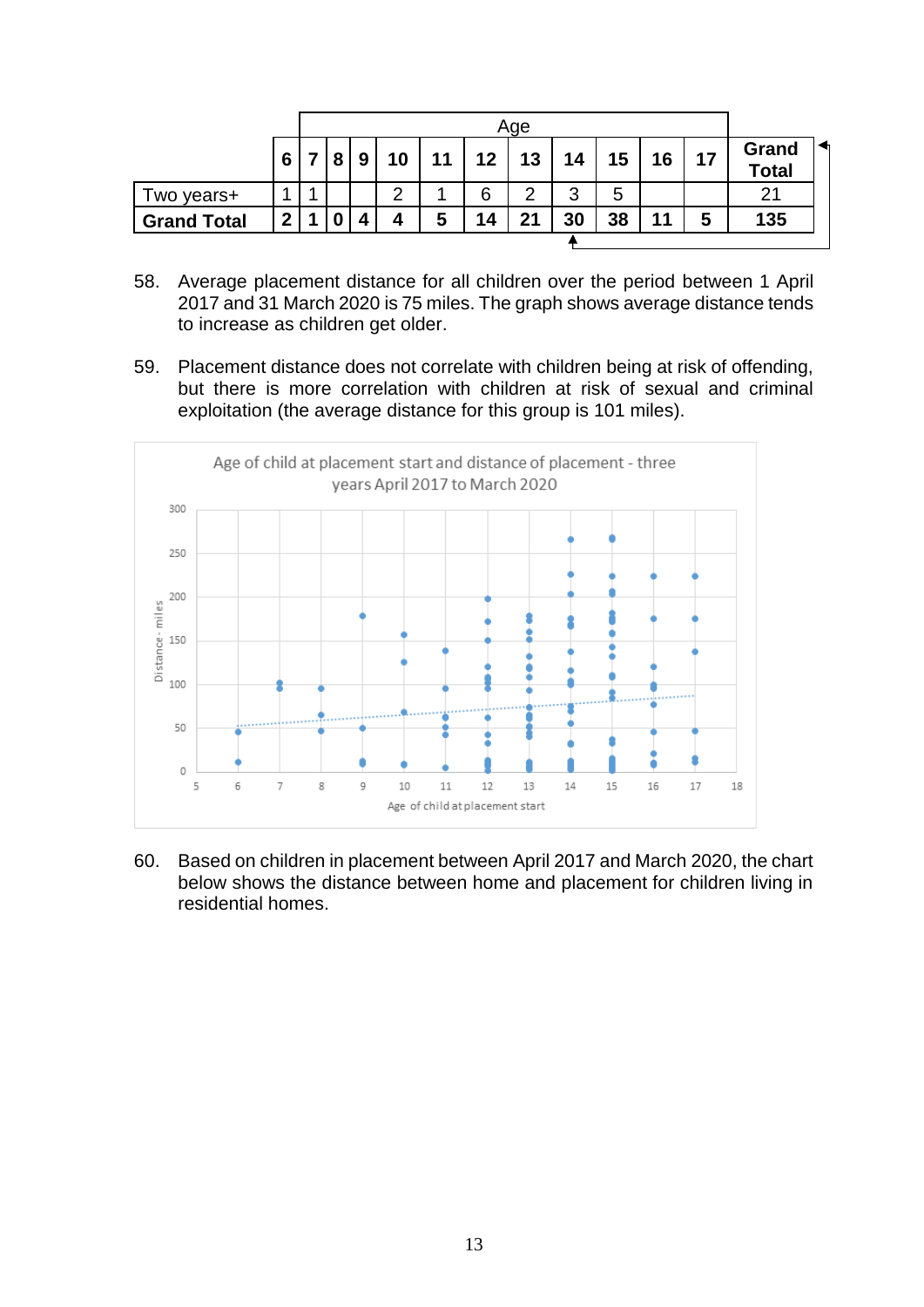

61. The high number of children placed at a distance continues in the current financial year. On 1 February 2021 68% of children in residential children's homes were placed more than 20 miles from Southwark.

### **How Residential Care Needs Are Currently Met in Southwark**

- 62. The process for commissioning residential placements involves an assessment of the young person's particular needs and matching these with an available placement in a residential children's home.
- 63. In Southwark this involves referral of the child to one of a number of residential home providers appointed to a framework organised by the Commissioning Alliance – a sub-regional local government organisation currently used by 18 London Boroughs. If this search presents no suitable results and if there is a pressing need for a suitable placement, a search is also conducted through the Council's own Access to Resources Team for a placement and a spotpurchase can be made outside the framework.
- 64. Around a half of residential placements are made in circumstances of pressing need. Usually owing to a foster placement breakdown, following a succession of other foster placements having already broken down, and the social work team making a decision that a residential placement would better meet the child's needs, particularly the child's need for a period of stability.
- 65. It should be noted that the market for both foster homes and residential homes is unbalanced, with the need for this provision outstripping supply.

### **The Experience of Children in Residential Care**

66. A child being placed away from home provides challenges in any circumstance however this is further compounded for children from Black, Asian and Minority Ethnic backgrounds who have found themselves in areas of the country where they may feel like an outsider.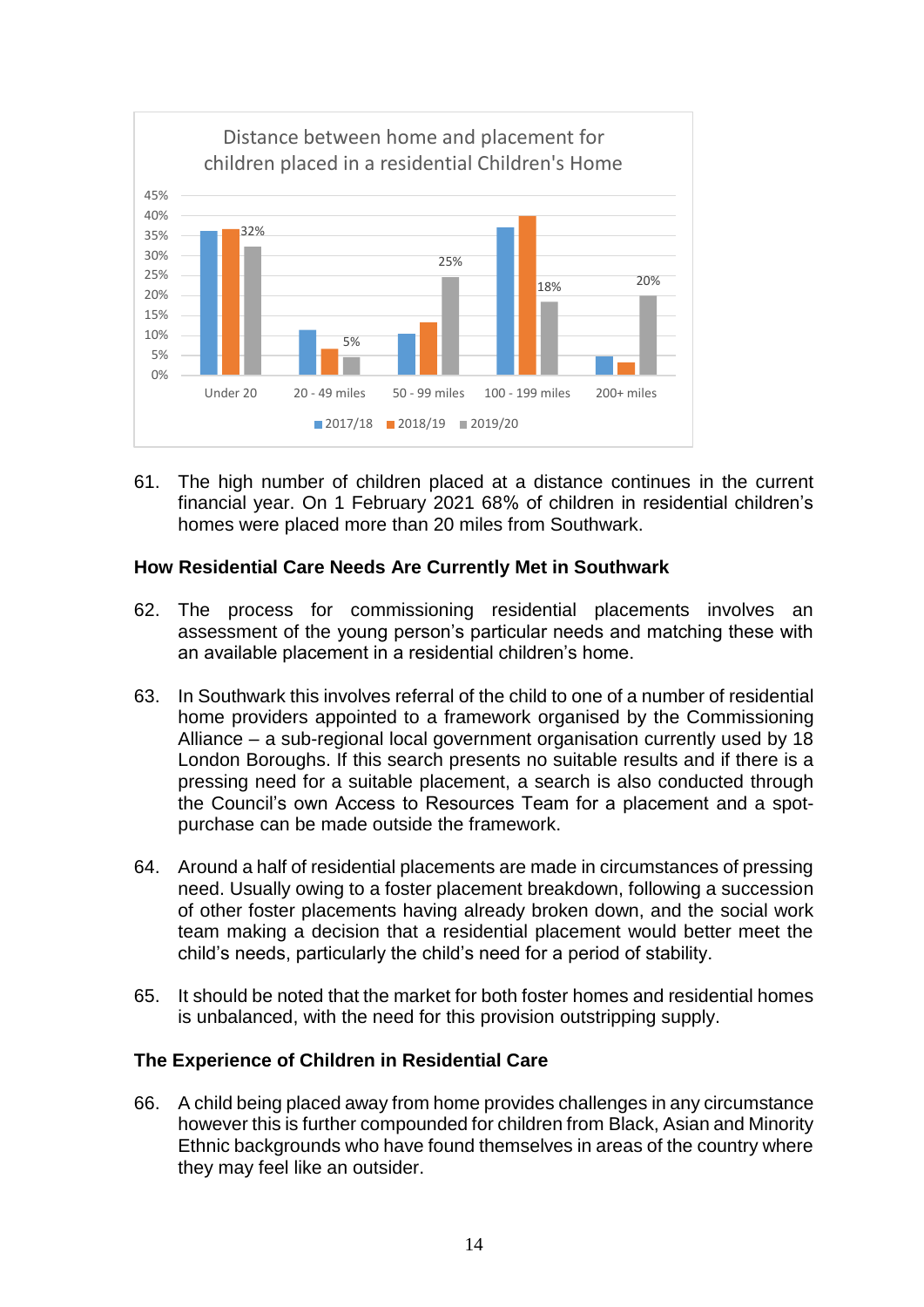- 67. The statement above is demonstrated when comparing how well the children's needs are being met in comparison to their white counterparts. The starkest difference being in:
	- Identity 90% of white children placed at a distance were scored as having their identity needs fully or largely met compared with 38% of Black, Asian and Minority Ethnicity children.
	- Education, 80% of white children placed at a distance had their educational needs fully or largely met compared with 56% of Black, Asian and Minority Ethnicity children.
- 68. The lack of children's residential provision within Southwark at present means that this issue is likely to persist and children from Black, Asian and Minority Ethnicity backgrounds are going to continue to be disproportionately impacted.
- 69. Among the smaller number of younger children coming into residential placements, files show high needs in terms of the children's behaviour and mental health. The children have often had traumatic starts to their lives and have usually struggled in foster care settings.
- 70. Residential placements for younger children are less common, but are more stable. Case files for these children show optimism around the prospects of therapeutic input and stability providing children with a chance to overcome their difficulties and returning to be cared for in a family home.
- 71. The strong therapeutic offer within the borough could help further improve outcomes for all children but specifically the younger age group. Discussions with key stakeholders have commenced to understand the wraparound support needed for a successful children's residential home, this will be further progressed upon following approval of this report.
- 72. In both the context of the Southwark Stands Together programme<sup>11</sup>, and the council's duty as a corporate parent, having local provision within the borough will help to address this imbalance and help children achieve their outcomes at such a formative time in their lives.
- 73. A joined up approach is critical to meeting the needs and achieving the outcomes the children deserve. It is important to underline that this provision will require ongoing input and commitment from a wide range of key stakeholders both within the council and externally.

### **Current residential care spend**

 $\overline{a}$ 

74. In order to understand the current residential care spend, the 31 children who are not being worked with in the All Age Disability Service were analysed to understand the differential of costs and the causes of these.

<sup>11</sup> Southwark Stands Together Programme (August 2020)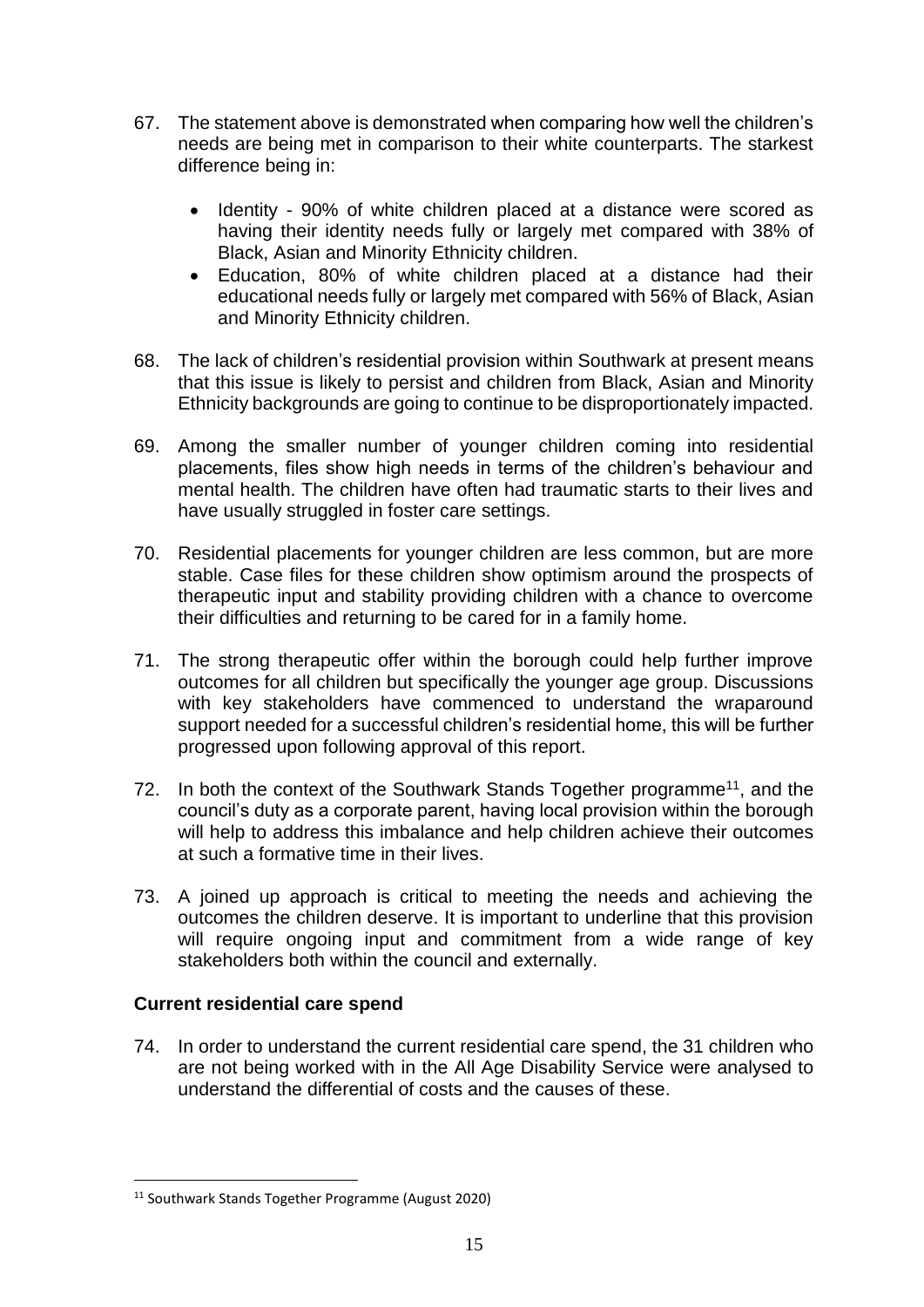75. The cost per week for placements covers a wide range from £3,200 to £8,500 with a summary found in the table below:

| Cost Range (£ per week) | <b>No of Children</b> |
|-------------------------|-----------------------|
| $8,000+$                |                       |
| 7,000-7,999             | 2                     |
| 6,000-6,999             | 3                     |
| 5,000-5,999             | 6                     |
| 4,000-4,999             | 11                    |
| 3,000-3,999             | R                     |

- 76. As at 1 February 2021, the weekly cost for placements among the 31 children (excluding AAD) was £155,362. It is important to note that this is a snapshot and the costs can vary, as can the number of children in placement.
- 77. It is also important to caveat the summaries below that they are referring to 31 children only, as such any outliers can shift the averages substantially.
- 78. An investigation was undertaken on the various factors that contribute to the placement costs including age, gender, ethnicity, location of placement and additional placement costs. The following conclusions have been reached:
	- Children aged 12 to 15 have the highest average placement cost ranging between circa £5,000 for 13, 14 and 15 year olds to circa £6,300 for 12 year olds.
	- The costs for the genders are comparatively similar with females having a slightly higher average placement cost than males however this is primarily due to one female costing £8,500 per week.
	- Children from Black, Asian and Minority Ethnicity backgrounds have higher average placement costs than their White counterparts. It is important to note that children from these backgrounds make up 74% of all placements, however this doesn't necessarily indicate that ethnicity of children causes a difference in placement costs.
	- The data indicated that the distance of placements away from Southwark did not drastically impact upon cost. For example the average cost of placements over 200 miles away from the borough is very similar to those under 20 miles from the borough.
	- Over 50% of the children in placements have additional costs above their standard placement cost. These cover additional 1:1 or 2:1 staffing, education or health/therapy costs.
- 79. In summary, the core determinant of spend are the needs of the children as opposed to distance from Southwark, age, gender or ethnicity. These are typically made up of additional costs to cover staffing, education and/or health.
- 80. In considering the delivery model the staffing and wraparound services including health and education will be further investigated to ensure the needs can be met.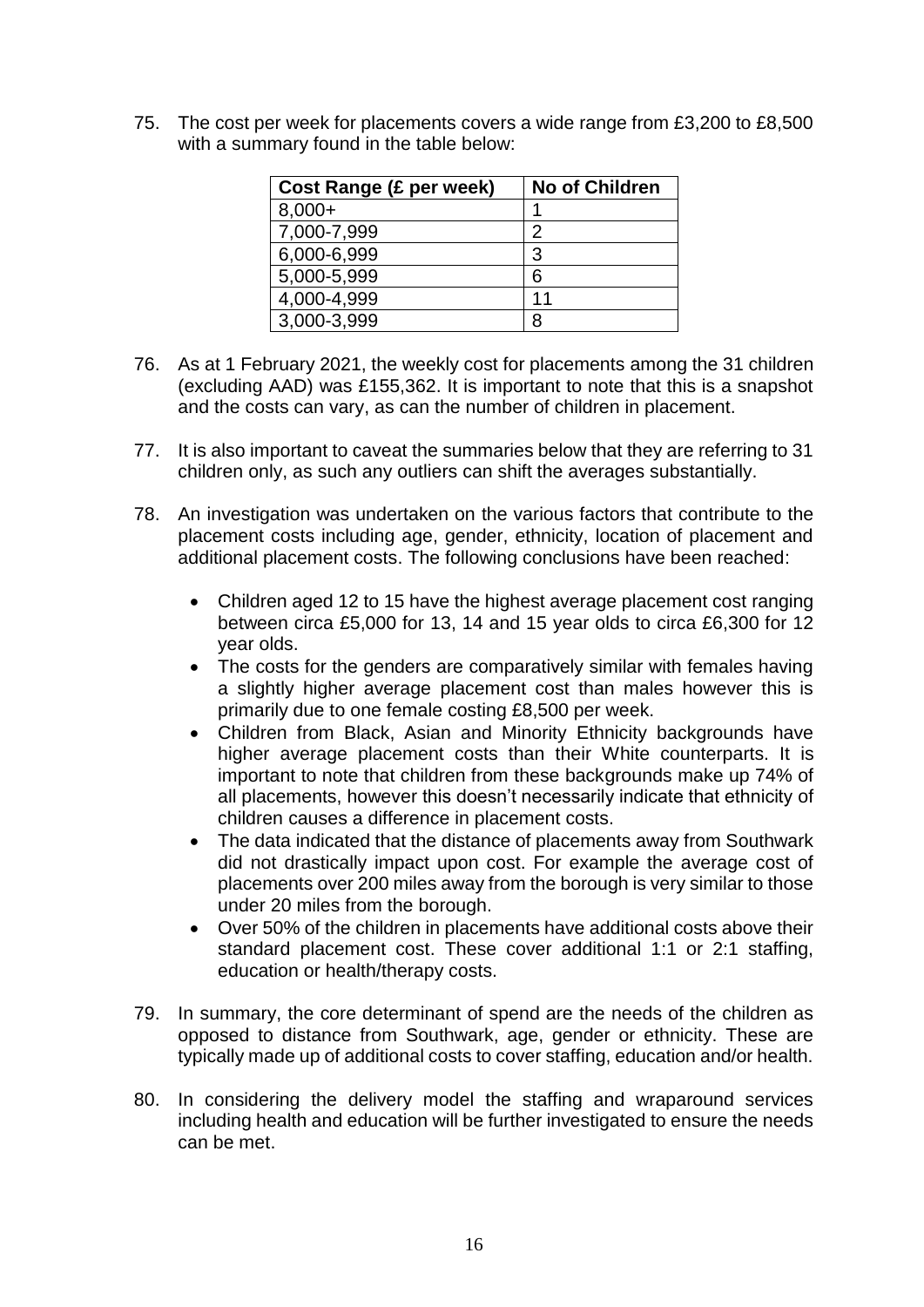- 81. Further exploration will take place on costs outside of placement fees such as travel costs by the child, family and professionals such as social workers. This will be considering as part of the delivery model and the impact this has on the council's budget.
- 82. It is anticipated that some children will still need to be placed outside of the borough due to safety reasons or for specialist provision to meet their needs. This will be further investigated and proposed through the Gateway 1 report.

#### **What the sector looks like**

- 83. As of April 2020, there were just over 2000 private and voluntary children's homes in England. The 10 largest providers owned 616 and therefore have a market share of around 30%.
- 84. Caretech Holdings PLC (191 homes) was the single largest provider, owning almost double the number of children's homes than the next largest provider, Keys Group Limited (G Square Healthcare Private Equity) (98 homes). The 191 homes owned by Caretech account for 31% of homes owned by the 10 largest providers and 9% of all private and voluntary children's homes nationally.
- 85. As of February 2021, 10 Southwark children were placed with the largest 10 providers. These were all outside of London.
- 86. There are 99 registered independent children's homes in London. Between them, they offer up to 519 available spaces. There are only 172 London children placed within these homes. If we assume that these homes are running at 80% occupancy (ICHA data 2020) this leaves 415 used beds. Meaning London is only using 40% of the occupied capacity.
- 87. The rationale for 80% occupancy is due to the competing needs of the mix of children leading to difficult matching. As such this level of occupancy is considered as being normal within this children's residential provision.

### **KEY ISSUES FOR CONSIDERATION**

#### **Options for or barriers to securing local provision**

#### **Property Cost**

- 88. Property is a key challenge in setting up a new children's home with the sourcing of a suitable property, suitable location, planning permission, any adaptations needed and ongoing costs being significant. This is further compounded for property within London which typically comes at a premium.
- 89. While some organisations will have the capital to invest in a property, others will prefer to lease a home. This leasing approach is particularly prevalent in smaller or third sectors organisations will most likely prefer to lease a property.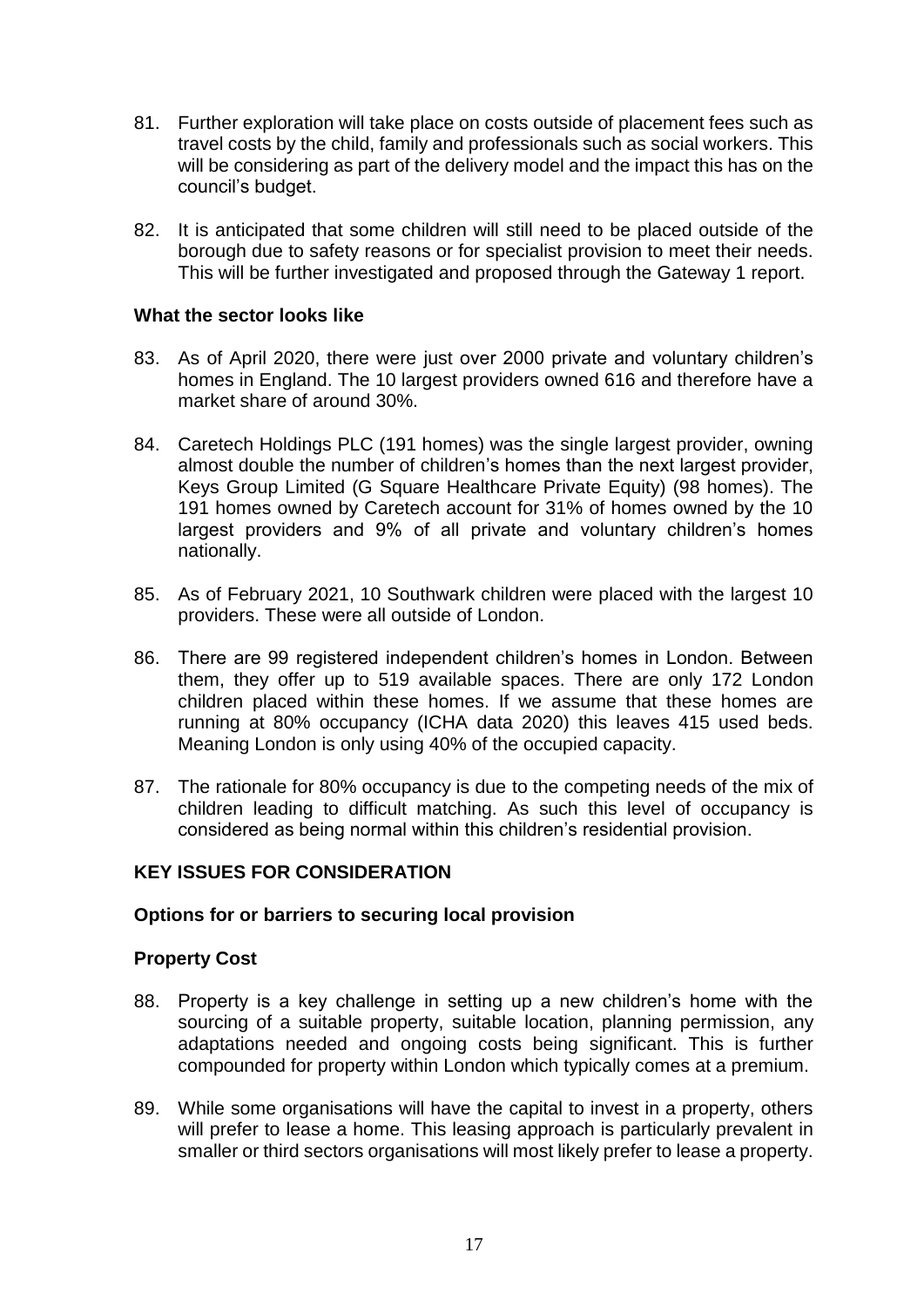- 90. One solution may be if the local authority could make suitable property available. This could persuade more organisations to open a home locally and widen the potential market for providers. As part of market insights undertaken to date a number of providers did indicate that having the property already sourced would be an attractive option.
- 91. Southwark Council are experienced in their development and homes building capabilities and are experienced at procuring properties. As such are in a position to consider sourcing properties from their portfolio, or purchasing new properties, that may be suitable for a children's residential home. Additionally, the council has in-house expertise to source properties. This would require collaboration from corporate property colleagues to be successful should this be a preferred option.
- 92. Owning the property may allow for the property acquisition, fit-out and certain premises related mobilisation costs to be incurred as capital costs and the revenue could be focused on ongoing premises maintenance costs and care provision.
- 93. It is important to note that even if the Council were the landlord, the commissioned provider would be the registered provider and have decision making over which children were accepted.

### **Property Suitability**

- 94. In order to ensure the success of a children's residential home, there needs to be strong consideration of the property itself as well as the location. This needs careful consideration especially in the context of gaining Ofsted registration.
- 95. Child exploitation and gangs are a risk that will need considering. This can be managed through early engagement with the police and relevant teams to understand the risk of the location of any identified properties. Ongoing engagement with the police will be needed to ensure the risks are managed in an ongoing basis.
- 96. In order to provide a homely feel to any property there may need to be refurbish properties to the required standard to meet legal requirements and potentially planning permission obtained. This will be considered and costed as part of the property sourcing process.
- 97. A new residential home also has the potential risk of facing opposition by local communities who have concerns that residential care provision may lead to anti-social behaviour, increased traffic and/or impact house prices. Consultation with the relevant community would have to be undertaken.

### **Upfront Costs**

98. Another area of challenge is the upfront costs such as staffing, overheads and registration fees that would be incurred in the lead up to Ofsted registration. Before Ofsted registration is in place the home cannot support any children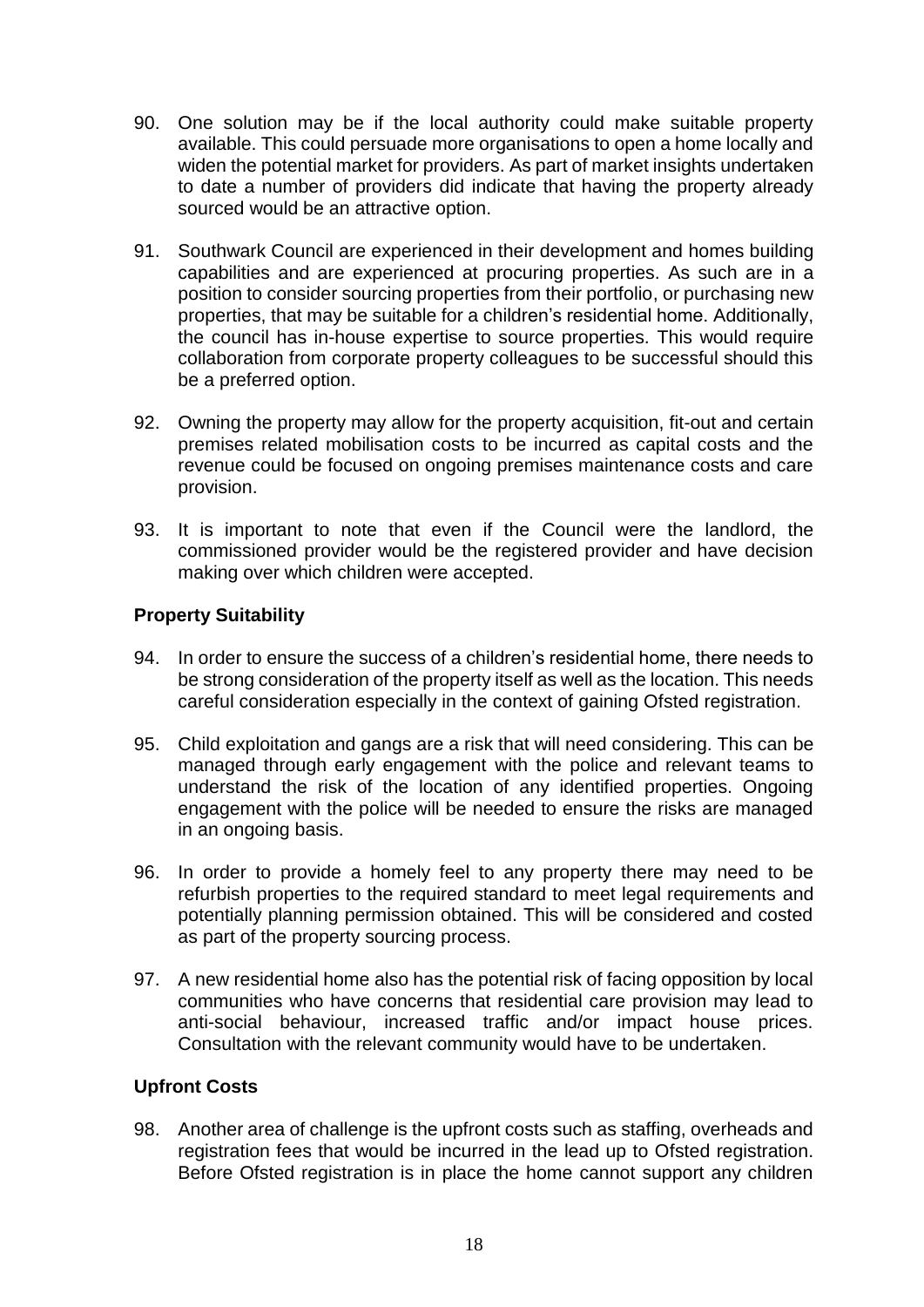however the provision needs to be fully staffed and trained to gain the registration.

- 99. Following registration being gained there would still be a period before suitable children move into the provision. This is likely to take a number of months to ensure this is done in an appropriate way to consider the differing needs of the children to ensure they can be placed together using the matching process.
- 100. From the market insights undertaken providers indicate that they would be more amenable to operate a home on behalf of a local authority if they had assistance with set up costs or a longer contract that would enable them to recoup these costs.

### **Staffing**

- 101. Recruiting staff is a challenge for the all children's home providers<sup>12</sup>, whether that be in-house or independent. The sector is highly regulated meaning that there is a need to employ staff experienced in childcare and, a Registered Manager who meets Ofsted requirements. Children's homes need to prove that safe, high-quality care is being consistently delivered, as well as complying with new regulations and demonstrating that outcomes for children are improved.
- 102. The strict regulations of running and working in these homes can create individual and organisational stress which can lead to low levels of retention. They can also be difficult places to work requiring a high level of patience and resilience<sup>13</sup>. Other reasons for low retention are the lack of career progression opportunities for those not driven by managerial roles.
- 103. As part of the market insights work undertaken, providers did indicate having the local authorities' assist them with recruitment, such as advertising, may help to provide a level of mitigation for this.
- 104. Local authorities may have some advantage in recruiting and retaining staff due to better terms and conditions of employment, the support mechanisms in place and increased career options over independent organisations.
- 105. The council is a London Living Wage (LLW) employer and has the Fairer Futures Procurement Framework, which requires the payment of LLW, as a minimum, to staff working on Southwark contracts.
- 106. The above points will be further explored and quantified within the Gateway 1 report.

<sup>&</sup>lt;sup>12</sup> Local Government Association Children's Homes Research (January 2021)

<sup>&</sup>lt;sup>13</sup> Residential Care in England (June 2016)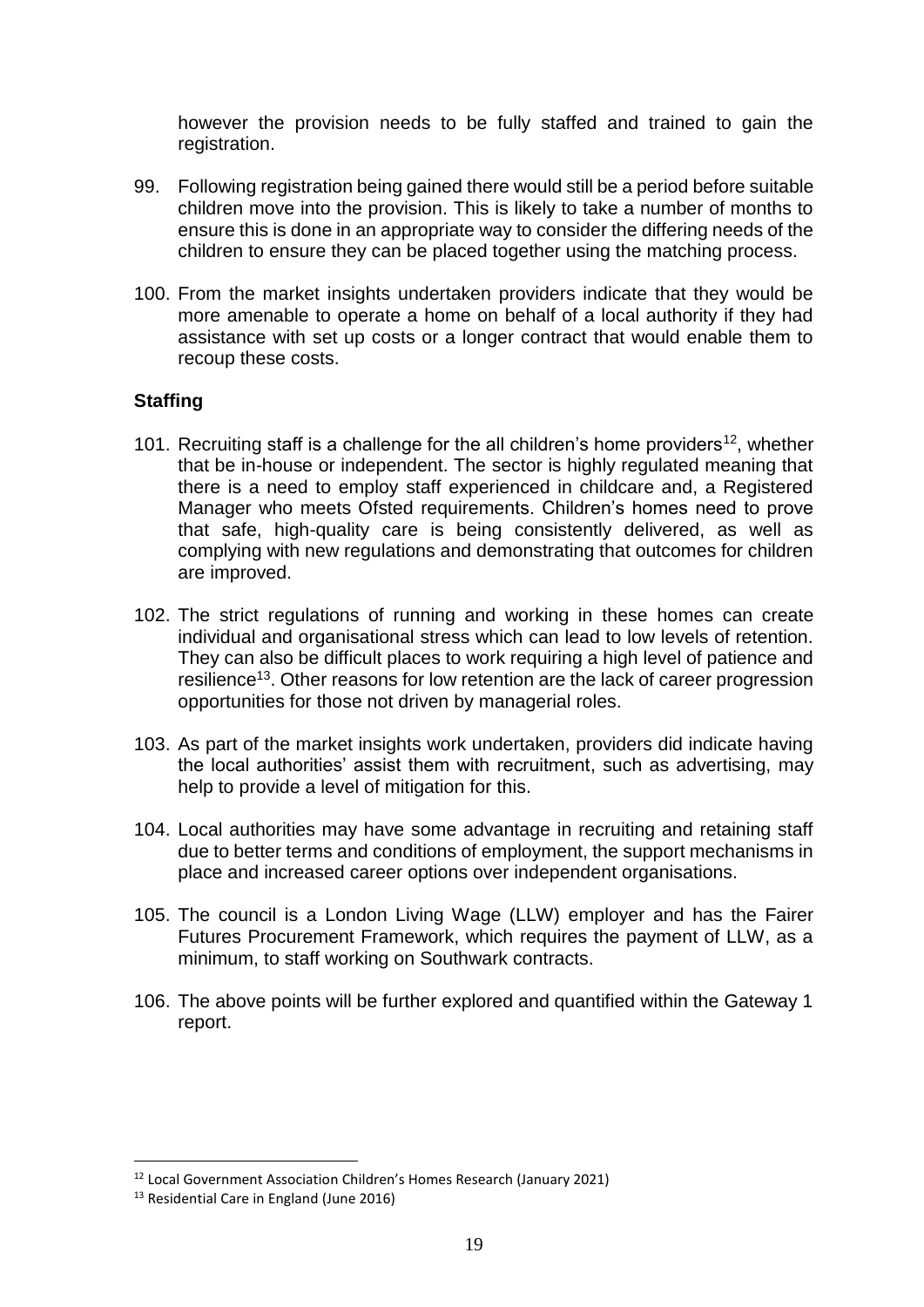### **Future service requirements and outcomes**

- 107. Nationally, 91% of local authorities are exceeding their budget for children's social care. In London the financial shortfall is £185m per annum (ISOS 2019). Nationally, there has been a 22.5% increase in the cost of residential placements since 2013 (Public Accounts Committee 2018). With wildly different prices paid by local authorities for the same provision<sup>14</sup>.
- 108. There is also limited supply. London has 14% of the country's looked after children population but only 5% of residential homes. Estimates indicate there is a 58% shortfall of residential provision in London.
- 109. This leads to a high number of looked after children placed outside of London – away from family and communities. A lack of supply and competition between local authorities is leading to rising placement costs.
- 110. In short it is difficult to find the right placement, in the right place at the right time.
- 111. To reiterate what was stated in paragraph 8, based on the work undertaken to date, there have been sufficient compatible children needing local placements over the past four years (to fill three five bedded homes). This indicates a clear need for:
	- More Southwark children currently in residential placements to be living closer to home. For most children local placements offer clear benefits including better connections with family and local services to support their needs.
	- Better outcomes for children from Black, Asian and Minority Ethnic backgrounds. Children with these backgrounds faced significant disadvantage both in terms of their identity and in terms of their education associated with their placement at a distance when compared to their white counterparts. Having provision locally will help address this imbalance and improve outcomes for these children.
	- An offer of wraparound support to meet the needs of children that links into the services within Southwark including partnerships with education, health and the Police. Discussions have commenced with stakeholders on the wraparound support (both out-reach or in-reach) to alert them to the potential developments, these will be formalised should it be agreed to source children's residential provision.
- 112. In meeting the needs of all Southwark children there are considerations which will be further expanded upon and addressed as part of developing the procurement strategy that will be presented to Cabinet for decision:

<sup>&</sup>lt;sup>14</sup> Residential Care in England (June 2016)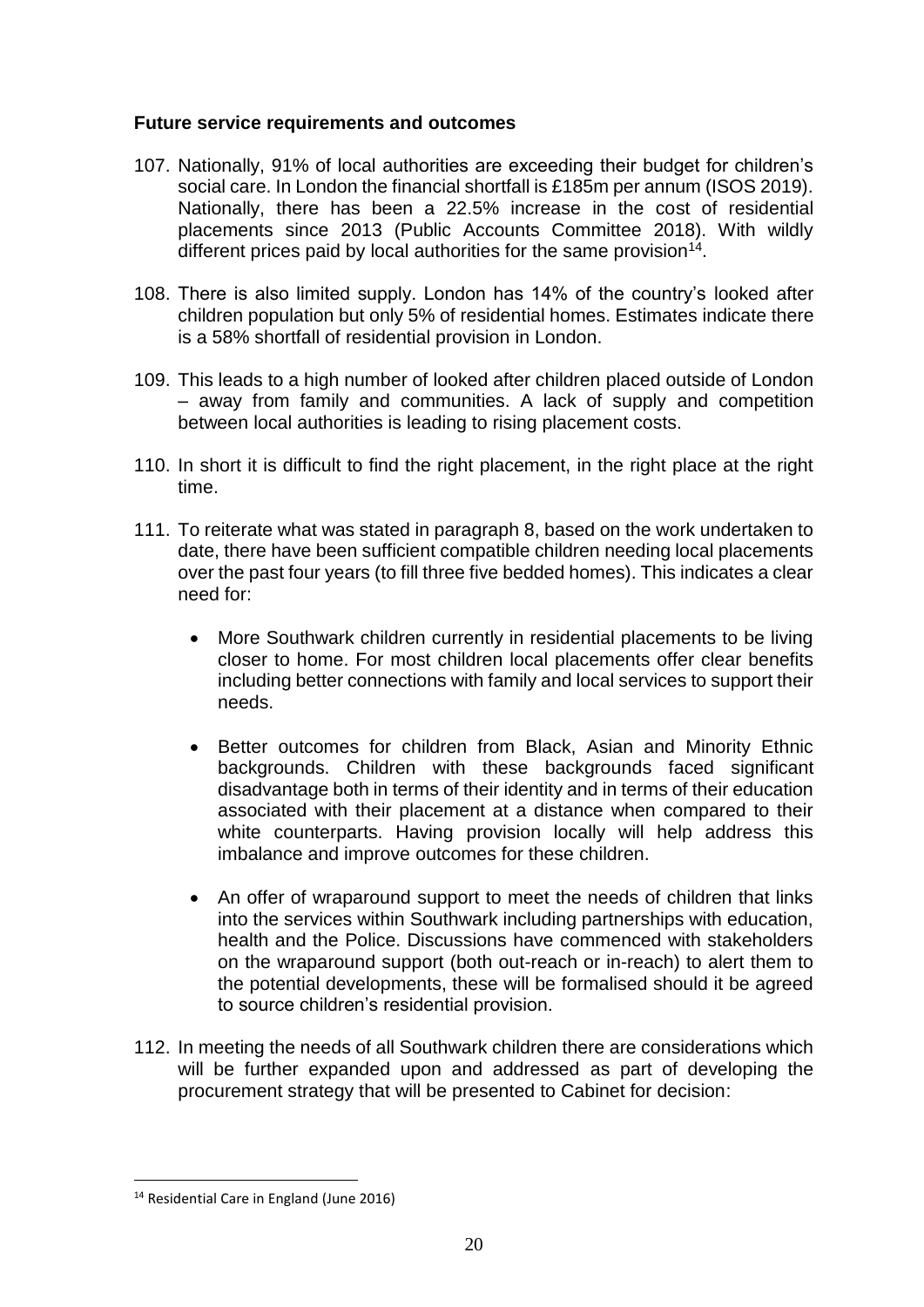- Agree a vision statement for this work in consultation with children.
- Ensure the local homes can keep children safe. A separate home for younger children will be considered.
- Identification of potential properties including how these best fit the requirements of a residential home. Need for corporate colleagues to prioritise identifying the relevant sites.

#### **Strategic service delivery options and assessment**

- 113. The following represent the service delivery options that are being considered as part of this report:
	- $\bullet$  In-house develop our own service.
	- Regional arrangement engage with other local authorities in a shared protocol allowing each other access to capacity to in-house provision.
	- Fully commissioned service tender for an existing children's home provider to source property and run the service.
	- Commissioned residential care service council to source property and tender for a provider to run the service.
	- Jointly commissioned service Pan-London or regionally.
	- Pan-London Vehicle (PLV) Secure and Complex Residential
	- A combination of all or some of the above.

### **In-Source and External Procurement Options**

- 114. The market for children's residential care provision ranges from small independent to large providers across both the private and voluntary sector.
- 115. Officers are undertaking early market engagement events which will give an informed insight into the market's view on, capacity to deliver a children's home within the borough, level of interest, challenges, barriers and key areas to consider when developing a new home. Various procurement options and contracting arrangements are also being reviewed with the market in order to inform the future procurement strategy.
- 116. Developing local residential children's homes will assist in keeping children close to their family, community and those that know them best. It would help reduce the dependency on high cost residential placements wherever they may be placed. It would also reduce the risk of the use of unregistered placements for the more vulnerable 16 and 17 year olds.
- 117. Regardless of the options pursued, the following will need to be considered as part of the project:
	- Increased demand on local services An additional cohort of children with complex support needs living within the borough will require significant investment in support services from social care as well as our partners in education, health etc. This will require some considerable scoping with local partners.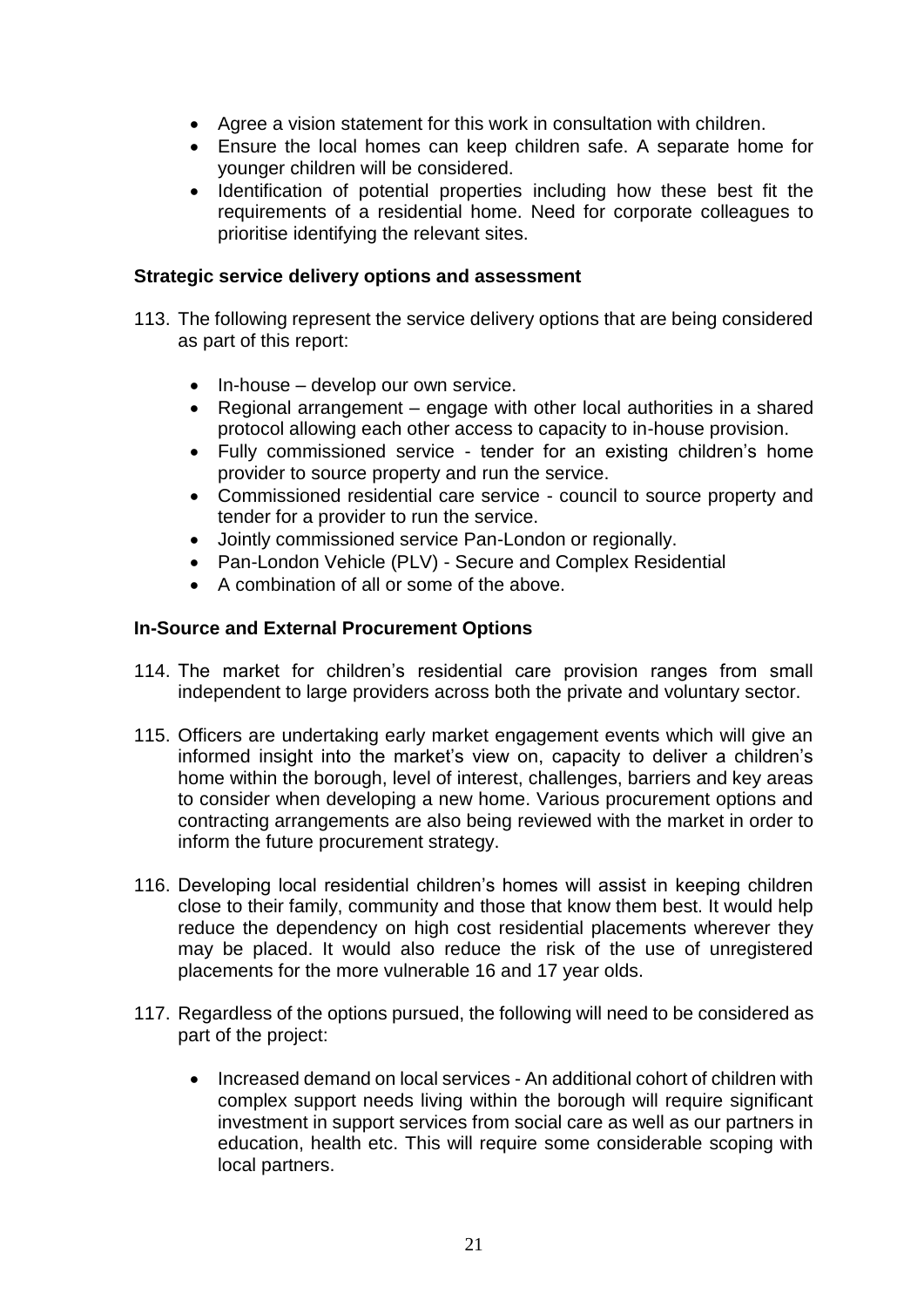- Fluctuating occupancy rates Matching children with complex needs together in larger homes will be difficult at times leading to inconsistent occupancy rates which in turn may cause budget pressures and frustrations within senior leadership.
- 118. The options set out below are aimed to deliver the short term ambition of achieving one 5 bed children's residential home in the first instance, with the potential for opening additional homes in the longer term. This may include the potential to develop a hybrid of options where assessed to be beneficial.
- 119. All options will be considered further and set out within a Gateway 1 report including an indicative timeline for the short and long term approach. From this report a preferred procurement route will be proposed should an external procurement be the selected method to deliver this service:

### **Option 1 – Do nothing and continue with the current purchasing arrangements**

120. As per paragraph 27, the council could do nothing and allow the sector to continue to develop without any intervention.

### **Considerations**

121. A number of local authorities in London are seeking to intervene in their localities. The interventions range from opening their own services, commissioning new services and/or partnering with the independent sector. These interventions are for the benefit of the young people that they are responsible for and therefore access to these services will be ad hoc and therefore not address the issues related to outcomes set out in this report.

### **Option 2a – In-house**

- 122. Having an in-house residential provision will importantly enable a better step down to lower support provision such as fostering or return to family. Direct access to all the in-house services will help form a holistic joined up approach using the same therapeutic models.
- 123. The home could also provide short term planned respite to children and young people on the edge of care.
- 124. Having a local authority run home will also give the local authority the ability to develop employment and training opportunities for Southwark's social care staff.

### **Considerations**

125. Achieving excellent outcomes and value for money - Southwark used to run its own children's homes. The decision to re-enter the sector should take into account the reasons for closing the homes and the lessons that these reasons provide to ensure that the council successfully opened and sustained Good or Outstanding homes.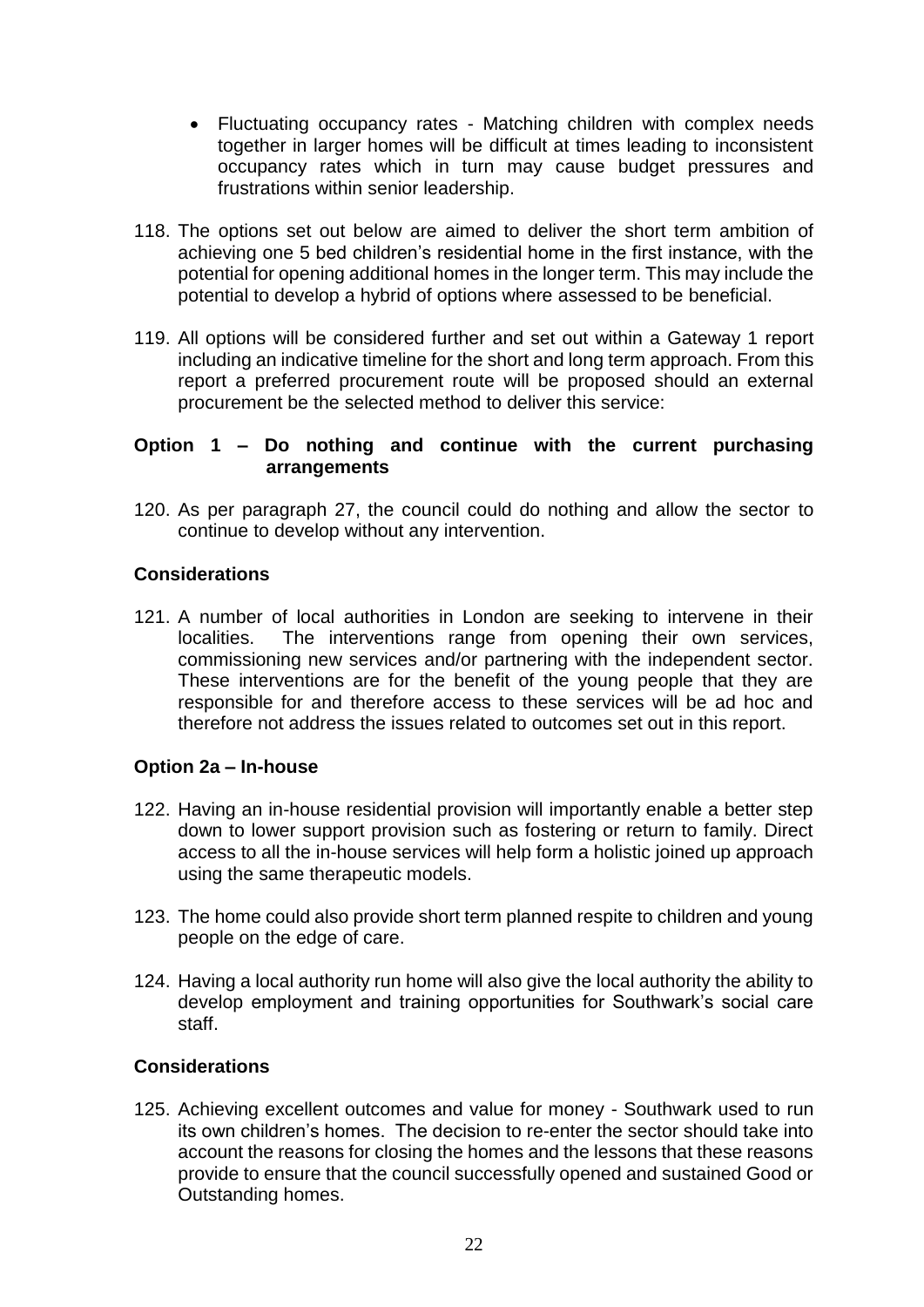- 126. Reputational Risks the home will need to comply with Ofsted regulations and standards. An Ofsted rating of requires improvement or inadequate could have a negative reputational impact on the authority.
- 127. Capital and operating costs Initial capital investment may be considerable depending on available property. Revenue expenditure will initially be high per child placed due to the timescale required both to open and get to high occupancy rates

#### **Option 2b – In-house with a regional arrangement – engage with other local authorities in a shared protocol allowing each other access to capacity to inhouse provision.**

- 128. Southwark could open our home/s and offer access to other local authorities in exchange for the same opportunities within their homes. The benefits are that we keep children closer to home in not-for-profit accommodation well linked to local services. It does however come with increased reputational risk as we will be caring for another local authority's children.
- 129. Sharing provision is a way of increasing the number of possible referrals being matched to the homes which should improve the occupancy beyond 80%.
- 130. The simplest way of sharing in-house capacity with another local authority is by offering the capacity on a dynamic purchasing vehicle (DPV) each week that a 5th bed is occupied will bring an income of c.£4k which can reduce running costs or offset other external spend.

### **Option 3 – Fully commissioned service (provider to resource and run home)**

- 131. This option involves the council conducting a competitive tender exercise to commission a single provider to source a suitable property in the borough of Southwark to establish a 5 bed children's home which can be registered with Ofsted.
- 132. The provider would be responsible for the infrastructure, management, staffing and all necessary steps such as; identifying a suitable property, refurbishment, recruitment of staff (in particular a registered manager) and Ofsted registration.
- 133. Southwark would commission placements on a block purchase arrangement, either:
	- 5 beds in the residential home for the duration of the contract or
	- Up to 3 beds with the other beds being available to other local authorities on a spot purchase basis.
- 134. A commissioned provider would protect from many of the risks associated with operating residential children's homes. Like an in-house provision, it will increase local residential sufficiency. The specification could be prescriptive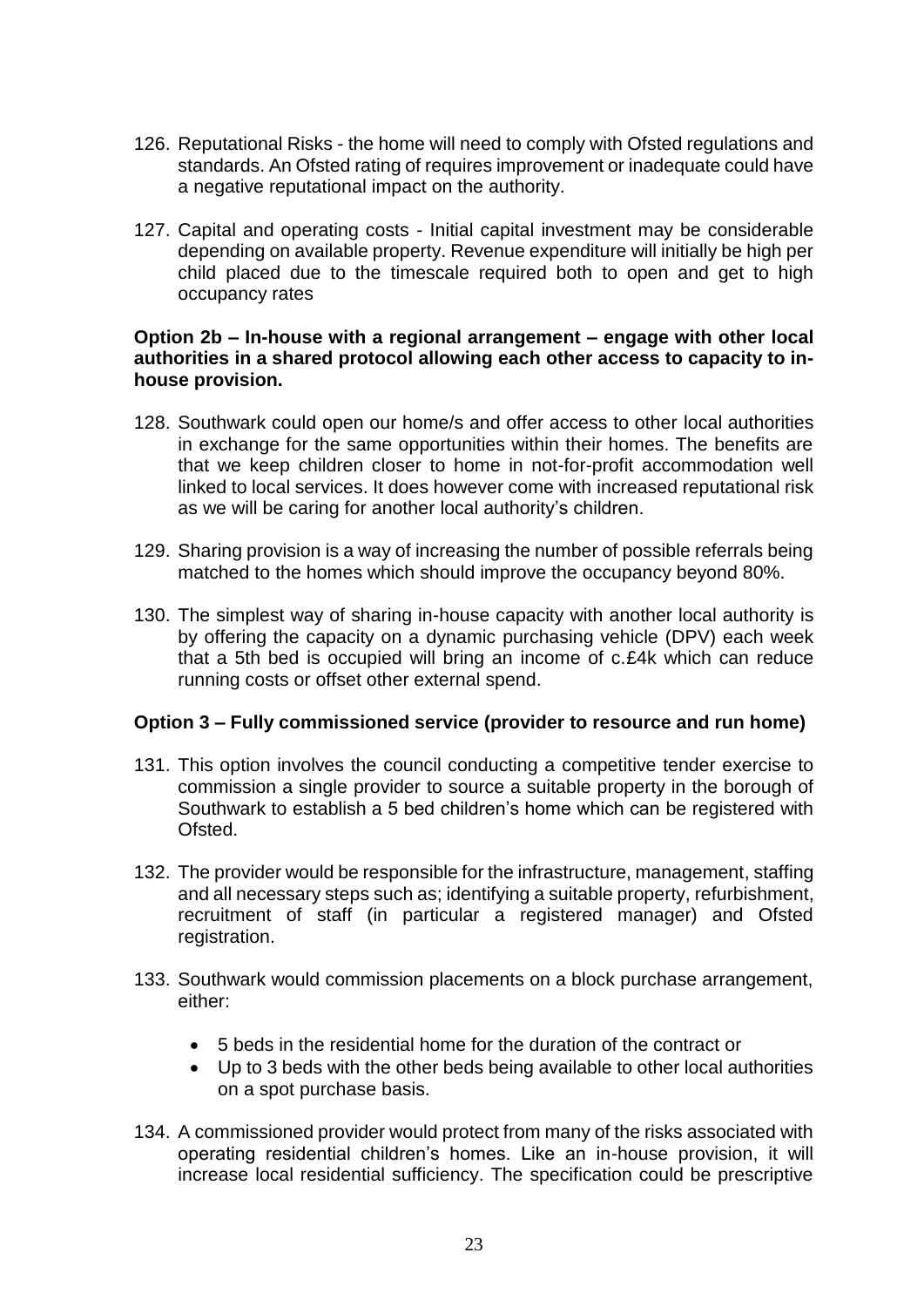regarding the service to be provided and placement costs could be determined within the contract.

- 135. The costs of a commissioned service are likely to be high for a one or two home service, similar or higher than for the local authority to run although this will have to be tested with the market. Any private or voluntary organisation may need a similar capital and revenue commitment from the local authority to an in-house project.
- 136. The advantages and disadvantages of this procurement option are set out in the table below:

|           | <b>Advantages</b>                                                                                      | <b>Disadvantages</b>                                                 |                                                                                                                                                                         |
|-----------|--------------------------------------------------------------------------------------------------------|----------------------------------------------------------------------|-------------------------------------------------------------------------------------------------------------------------------------------------------------------------|
| $\bullet$ | Council utilises provider<br>expertise in establishing<br>a children's home.                           | into contract price.                                                 | Contract price could be high due to the level<br>of risks placed on the provider being costed                                                                           |
| $\bullet$ | Provider would take on all<br>the risks associated with<br>operating a residential<br>children's home. | Contract may not be attractive<br>associated with setting up a home. | to<br>prospective bidders, due to the risks<br>Small independent providers may not be                                                                                   |
| $\bullet$ | local<br>Increase<br>sufficiency.                                                                      | setup costs and initial                                              | able to tender for this option due to the<br>investments                                                                                                                |
| $\bullet$ | Guaranteed number of<br>beds will be available in<br>borough for the duration<br>of the contract.      | required.<br>providers from bidding.                                 | A prescriptive specification may put off<br>Linking support and property may create an                                                                                  |
|           | Service specification can<br>be prescriptive to ensure<br>high quality services are<br>provided.       | the support part of the service.<br>delivery.                        | issue in the future when recommissioning<br>Council will have less control over service                                                                                 |
| $\bullet$ | Placement costs can be<br>fixed.                                                                       | high risk.                                                           | Referrals could be rejected if deemed too                                                                                                                               |
|           |                                                                                                        | be expensive.<br>match more effectively.                             | Not maintaining high occupancy rates will<br>Works better for larger local authorities<br>where they have 4 or more homes,<br>improving efficiencies and the ability to |

137. This option will require further analysis into the differing contracting arrangements available to ensure an acceptable level of risk for both parties.

### **Option 4 – Commissioned residential care service (council to source property and provider to run home)**

138. Similar to option 2, however the council will identify or purchase property that could be used and be refurbished for a residential home, and the provider is commissioned to run the service.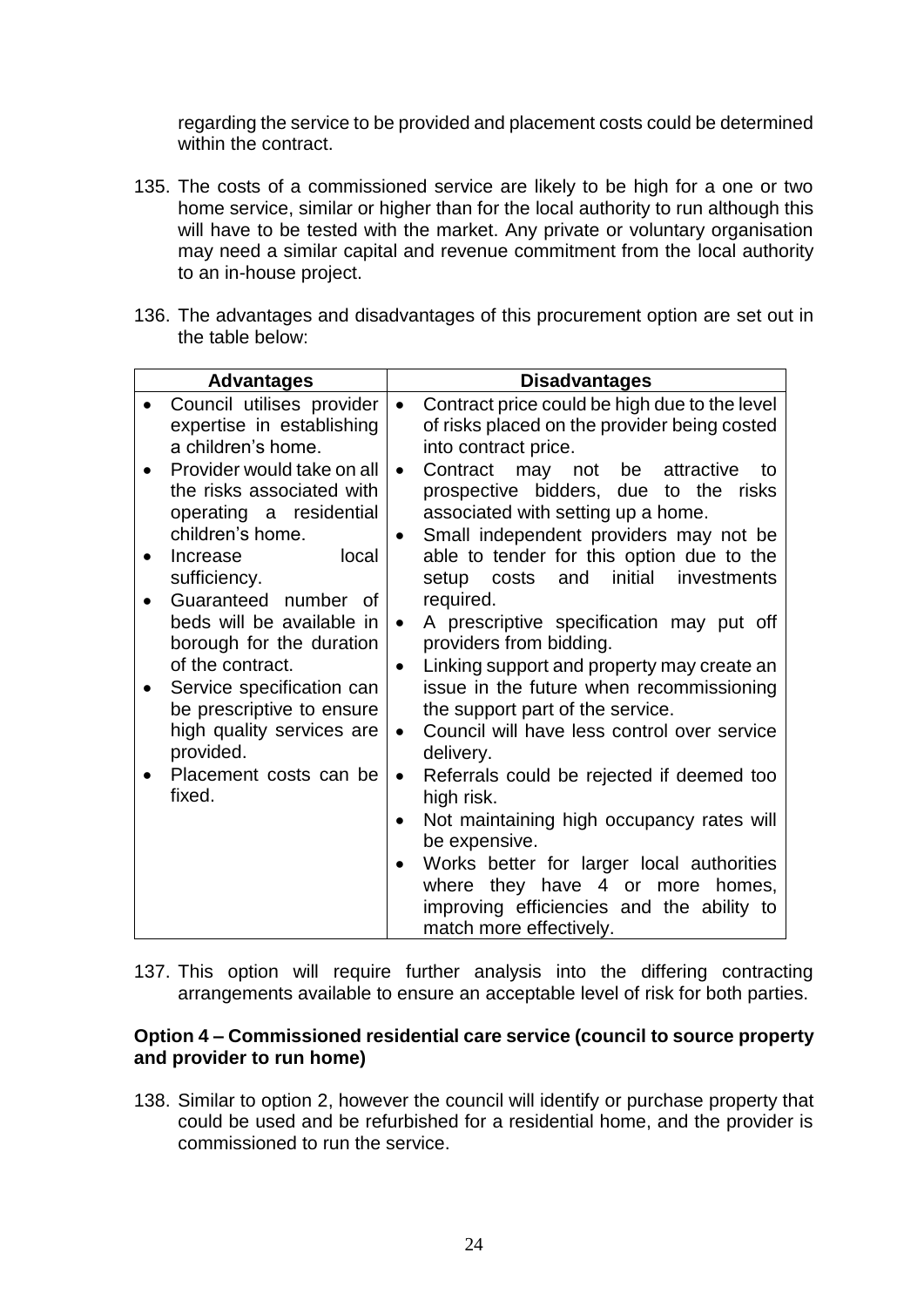- 139. The council will identify a suitable property from its existing housing stock. The responsibility of ensuring the property is fit for purpose will lie with the council and the provider will be responsible for completing the necessary steps to register the home with Ofsted.
- 140. The costs of a commissioned service are likely to be high for a one or two home service, similar or higher than for the local authority to run although this will have to be tested with the market. Any private or voluntary organisation may need a similar capital and revenue commitment from the local authority to an in-house project.
- 141. The advantages and disadvantages of this procurement option are set out in the following table:

| <b>Advantages</b>                                                                                                                                                                                                                                                                                                                                                                                                                                                                                                                                                                                                                                                                                                                                                                     | <b>Disadvantages</b>                                                                                                                                                                                                                                                                                                                                                                                                                                                                                                                                                                                                                                             |
|---------------------------------------------------------------------------------------------------------------------------------------------------------------------------------------------------------------------------------------------------------------------------------------------------------------------------------------------------------------------------------------------------------------------------------------------------------------------------------------------------------------------------------------------------------------------------------------------------------------------------------------------------------------------------------------------------------------------------------------------------------------------------------------|------------------------------------------------------------------------------------------------------------------------------------------------------------------------------------------------------------------------------------------------------------------------------------------------------------------------------------------------------------------------------------------------------------------------------------------------------------------------------------------------------------------------------------------------------------------------------------------------------------------------------------------------------------------|
| Finding a suitable home within the<br>council's housing stock should be<br>less problematic than a provider<br>sourcing a home.<br>A contract for a provider to run the<br>home in a council property will<br>simplify the tendering process when<br>the contract is retendered.<br>A contract for running the home only,<br>should be more financially viable to<br>smaller independent providers who<br>may not have the economic and<br>financial capacity to tender for a fully<br>commissioned service.<br>Increase local sufficiency.<br>Guaranteed number of beds will be<br>available in borough for the duration<br>of the contract.<br>Service specification<br>be<br>can<br>prescriptive to ensure high quality<br>services are provided.<br>Placement costs can be fixed. | Council is responsible for the<br>capital expenditure and<br>the<br>associated<br>risks<br>with<br>establishing<br>residential<br>a a<br>home.<br>A prescriptive specification<br>$\bullet$<br>may put off providers from<br>bidding.<br>Council will have less control<br>$\bullet$<br>over service delivery.<br>Referrals could be rejected if<br>$\bullet$<br>deemed too high risk.<br>maintaining<br><b>Not</b><br>high<br>$\bullet$<br>rates will<br>occupancy<br>be<br>expensive.<br>Works better for larger local<br>$\bullet$<br>authorities where they have 4<br>or more homes, improving<br>efficiencies and the ability to<br>match more effectively. |

### **Option 5 – Joint commissioned service with neighbouring boroughs**

- 142. Officers will explore the level of interest from other neighbouring boroughs to form a joint commissioning arrangement however a number of factors will need to be aligned such as timescales and the service meeting the needs of Southwark residents as well as another borough/s.
- 143. Initial research has shown that local authorities are either opting to join local or regional procurement consortia established to procure residential care through frameworks and spot purchasing agreements, or are looking into developing their own in-house provision rather than entering into a joint commissioning arrangement.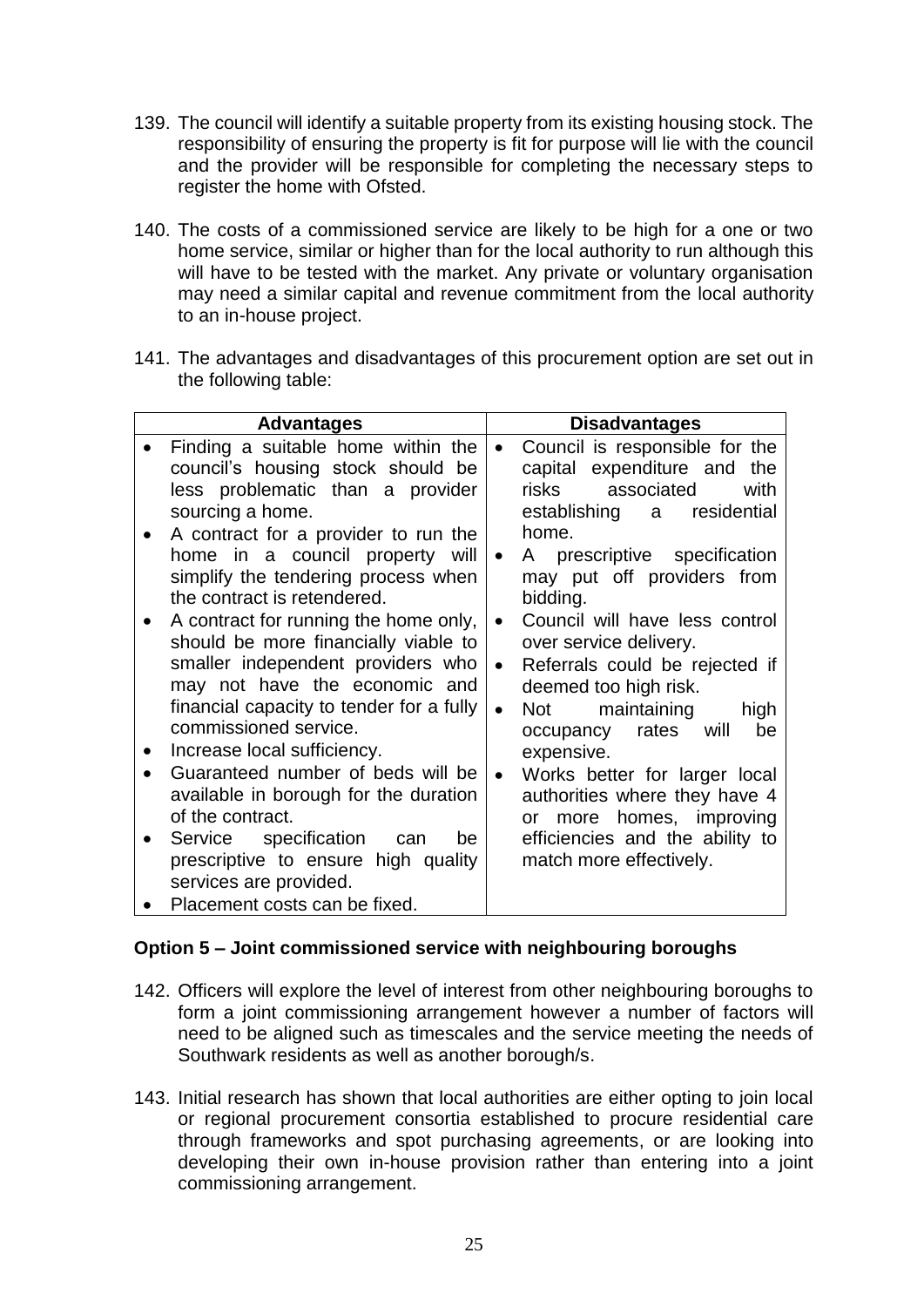- 144. Of the children currently in residential provision, 74% were placed there on spot contracts and 26% through a dynamic purchasing vehicle (DPV). Providers, especially local providers, are choosing to not join these contracts as it gives them better choice of the children (matching) and a greater flexibility in pricing.
- 145. Block contracts give the provider guaranteed regular income stream and is generally more attractive if it involves multi-home projects. A successful example is the Thames Valley Cross Regional project which supplies 30 beds for 5 local authorities. In 2020 they had an occupancy rate over 90%.
- 146. These contracts could be negotiated by the strategic commissioning group at a regional level either through the proposed Pan London Vehicle (mentioned below) or through another regional arrangement.
- 147. The benefits are that they allow for increased occupancy rates and may allow access to more specialist provision.
- 148. For providers they are better able to manage occupancy levels while minimising any financial risk.
- 149. Officers will further review any opportunities for a joint approach through the work being developed to inform the procurement strategy.

### **Option 6 – Pan-London Vehicle (PLV) – Secure and Complex Residential**

- 150. This option will require the council to collaborate with other London local authorities to establish a company limited by guarantee which will then be owned jointly.
- 151. The PLV project initially intends to commission the build of secure children's homes and subsequently commission the service provision within these homes. Provisions for complex adolescent residential and emergency/assessment is also in scope of this project.
- 152. The intention of the PLV is to commission a number of new homes and increase provision across London to enable good local options for children that will keep them close to families, schools and health.
- 153. London Leaders have agreed for a Pan-London Vehicle ("PLV") to be established - A company limited by guarantee and owned by the London local authorities ("LAs").
- 154. Its first phase will be to commission the build of the secure children's home ("SCHs") project for London and subsequently commission the service provision within these homes.
- 155. Its second phase, over the next 3 years, will be to support boroughs to jointly commission between 30 - 60 new homes depending on the level of commitment. These homes will be required to be opened across London - in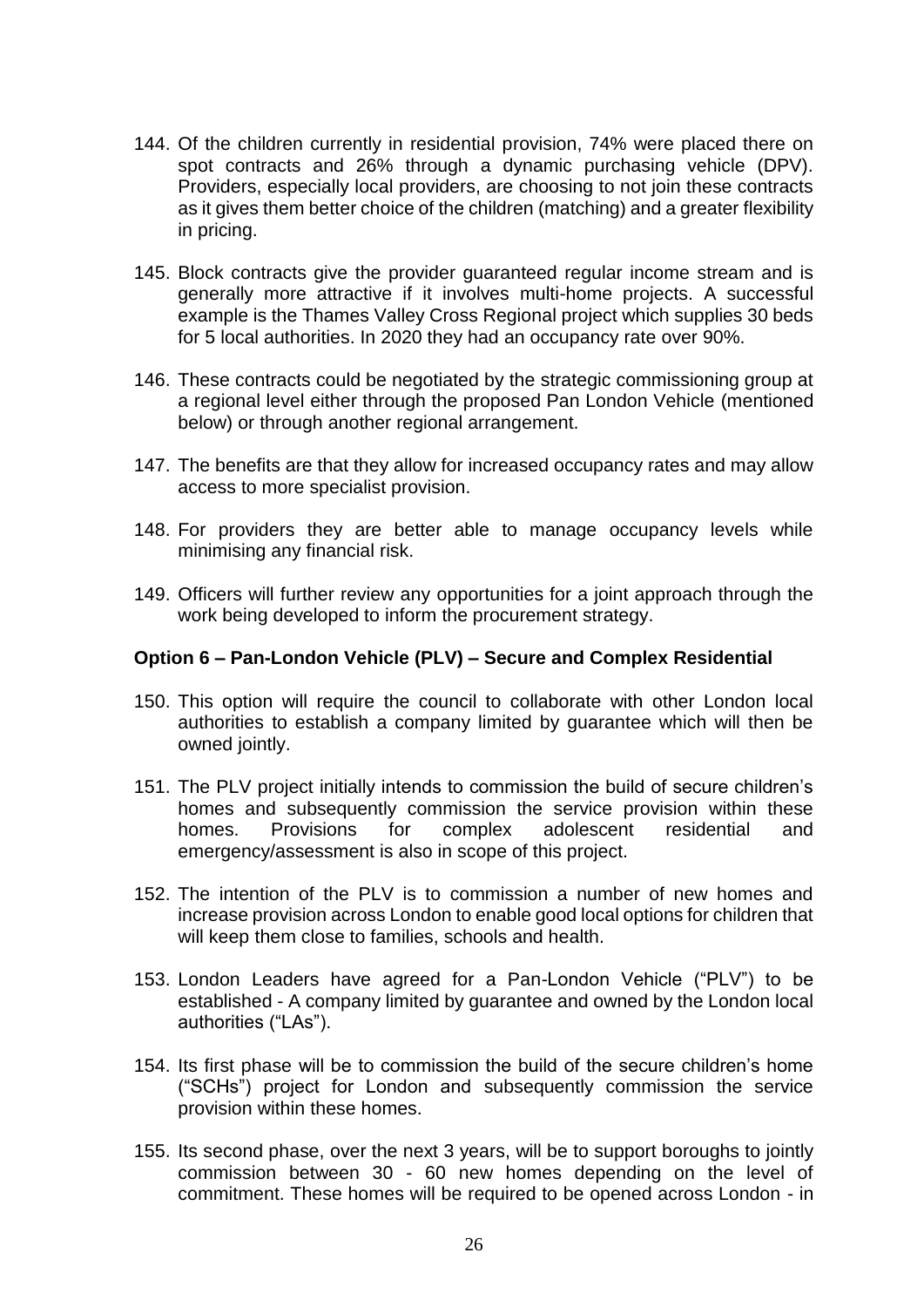every borough, to enable good local options for children. Options that will keep them close to family, school and health.

- 156. The contract model will be developed to share the risk between local authorities and the provider and incentivise quality of care and education. The vehicle will be the mechanism used to commission placements jointly – a consistent pan-London solution.
- 157. Joining up the commissioning capacity across London to reduce duplication and inefficiency. Focusing on innovative market shaping strategies that deliver more in-London placements. Strategies that share the risks between the boroughs and the providers to encourage a more diverse provider base.

| <b>Advantages</b>                                                                                                                                                                                                                                                                                                                                                                                                                                                                                                                                                               | <b>Disadvantages</b>                                                                                                                                                                                                                                                                                              |
|---------------------------------------------------------------------------------------------------------------------------------------------------------------------------------------------------------------------------------------------------------------------------------------------------------------------------------------------------------------------------------------------------------------------------------------------------------------------------------------------------------------------------------------------------------------------------------|-------------------------------------------------------------------------------------------------------------------------------------------------------------------------------------------------------------------------------------------------------------------------------------------------------------------|
| Project aims to focus on innovative market<br>shaping strategies that deliver more in-<br>London placements.<br>Risks are shared between the participating<br>$\bullet$<br>boroughs and the provider.<br>Strategy will encourage a more diverse<br>$\bullet$<br>provider base.<br>Quality of care and education will be<br>$\bullet$<br>incentivised.<br>Commissioning placements jointly will lead<br>$\bullet$<br>to a consistent approach across London.<br>Joining up the commissioning capacity<br>$\bullet$<br>across London will reduce duplication and<br>inefficiency. | The timescales for<br>this<br>$\bullet$<br>project do not align with<br>Southwark as it is a medium<br>to long term plan.<br>The project relies<br>- on<br>$\bullet$<br>sufficient number of local<br>authorities to commit to the<br>project as well as<br>the<br>availability of land and<br>financial support. |

### **Market considerations**

- 158. Commissioning have undertaken market insights sessions with providers to understand the market. The following were the key themes that providers fed back to the council as being important:
	- Smooth registration process with Ofsted.
	- Good communication channels with local Ofsted inspector.
	- Service focussed on referrals that are matching needs rather than age.
	- Service developed with neighbouring boroughs, a growth model to service expansion.
	- Local care leavers champion and good practice example of local Police champion (Nottingham).
	- Support to continue education in a mainstream school setting.
	- Therapeutic quidance and support for home staff.
	- Upfront set up costs and financial support during mobilisation.
	- Support with recruitment.

### **Decommissioning Services**

159. Not applicable.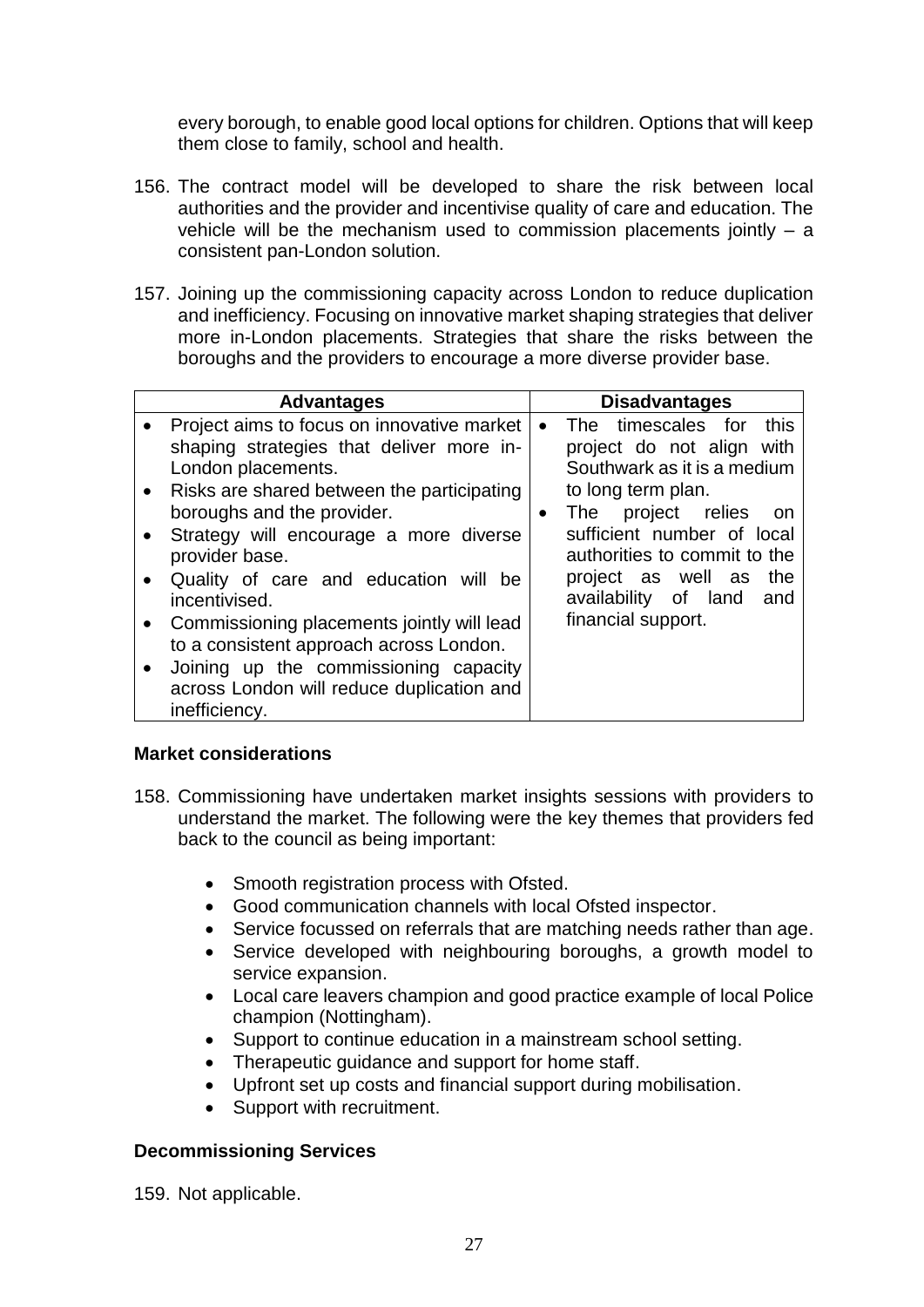### **Policy Implications**

- 160. London Borough of Southwark (LBS) has a duty under the Children Act 1989 (section 22c) to provide sufficient placements in the locality, as far as reasonably practical, to meet the accommodation needs of children looked after and of our care leavers.
- 161. Southwark's Children Looked After and Care Leavers Placement Sufficiency Strategy 2018-2022<sup>15</sup> sets out the Council's vision, values and principles to meet this duty on a local level:
	- Be the champions our young people deserve
	- Deliver high quality care, support and accommodation services
	- Do our best to enable families to stay together
	- Keep children and young people safe at all times
	- Keep children and young people's needs and wishes central to our work
	- Keep all children and young people in care and care leavers well informed about their rights and where to go for help
	- Empower children and young people to take control of their own lives and realise their full potential
	- Deliver proactive support that secures the best long term outcomes for all children and young people
	- Ensure the views of children, young people and their families inform service improvement
- 162. The Borough Plan 2020-22<sup>16</sup> sets out the eight priority themes that demonstrate how the council will achieve the seven vision statements in the plan. The provision of this service will contribute to the delivery of the following commitments.
	- Vision 5 states that the council aims for 'all children and young people in the borough to grow up in a safe, healthy and happy environment where they have the opportunity to reach their potential'.
- 163. In response to the impact of COVID-19 on Black, Asian and Minority Ethnic residents, the council embarked on a listening exercise with the communities of Southwark to gain an insight into the barriers and experiences of inequalities Black, Asian and Minority Ethnic communities face in their daily lives. Southwark Stands Together commits to root out inequalities by implementing the recommendation from the Southwark Stands Together work against racial inequalities and injustice.

### **Recommended Strategic Delivery Option**

164. Based upon the information and details outlined in this report, the recommended strategic delivery option is the development of Children's

<sup>15</sup> Children Looked After and Care Leavers Placement Sufficiency Strategy 2018-2022

<sup>16</sup> Southwark's Borough Plan 2020-22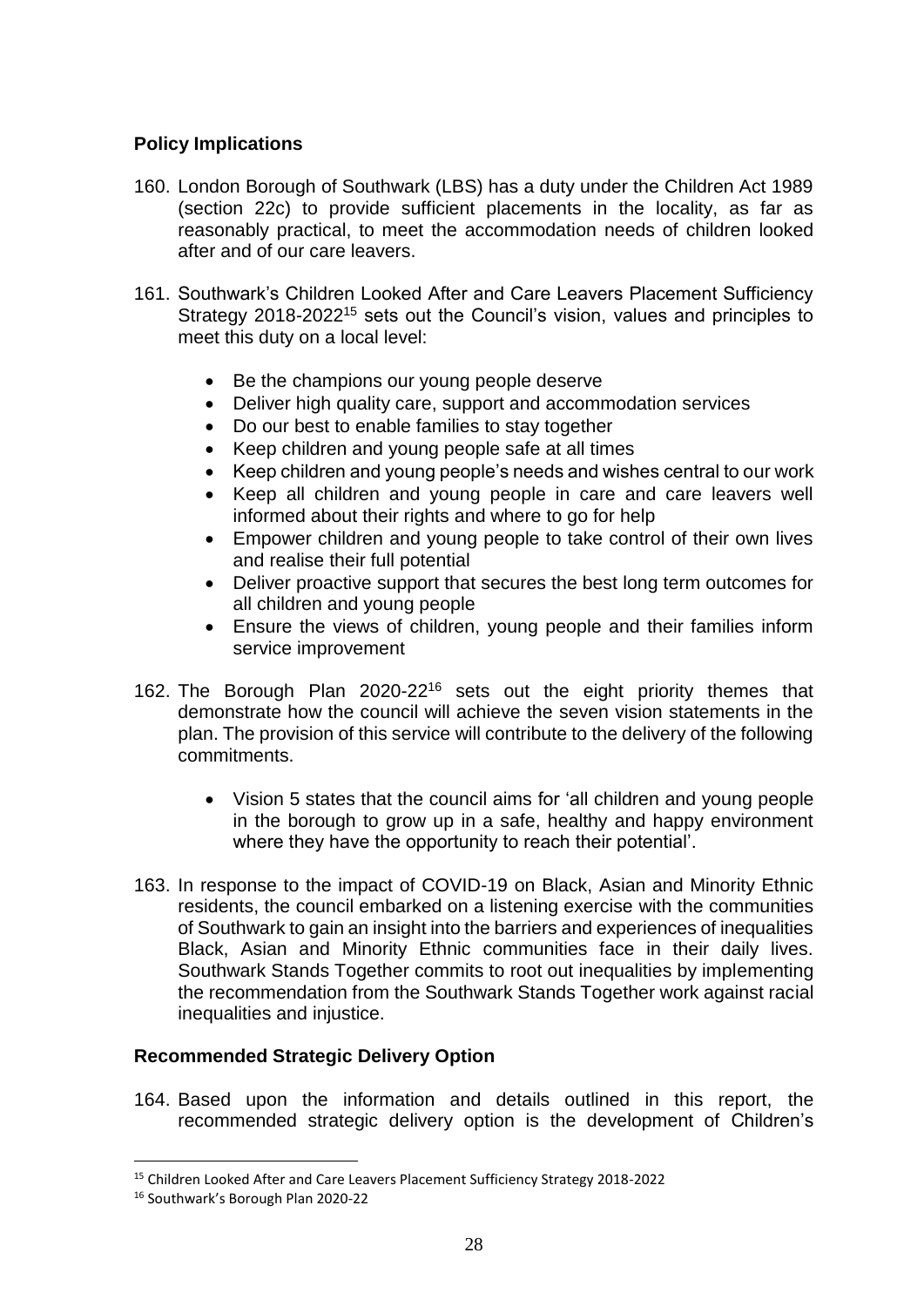Residential Provision within the borough of Southwark and future investigation and details of the approach to delivery of this service will be undertaken to progress that option.

165. To aid the delivery of a sufficient accommodation it is recommended for corporate property to aid in the sourcing of suitable properties to deliver Children's Residential Provision and any accommodation needs that may follow the semi-independent analysis detailed in paragraphs 46 and 47.

### **Identified risks for the service and recommended strategic option**

|                | <b>Risk</b>                                                                                                    | Detail                                                                                                                                     | Mitigation                                                                                                                                                                                                                                  | <b>Risk Level</b> |
|----------------|----------------------------------------------------------------------------------------------------------------|--------------------------------------------------------------------------------------------------------------------------------------------|---------------------------------------------------------------------------------------------------------------------------------------------------------------------------------------------------------------------------------------------|-------------------|
| $\mathbf{1}$   | Ofsted do not<br>register the<br>provision                                                                     | Ofsted require the<br>staffing and property<br>to be ready before<br>they can inspect and<br>register the provision                        | Early<br>engagement<br>with the local Ofsted<br>officer<br>to<br>engage<br>them in the process<br>and offer<br>the<br>best<br>of<br>chance<br>the<br>provision<br>being<br>registered                                                       | High              |
| 2              | A suitable<br>property is not<br>available to<br>deliver the<br>provision from                                 | Ofsted will not<br>register the provision<br>if the property is not<br>adequate for delivery.                                              | Some<br>potential<br>properties have been<br>identified<br>however<br>from<br>engagement<br>corporate property is<br>requested to mitigate<br>further.                                                                                      | Medium            |
| 3              | Lack of<br>interest from<br>the market<br>(should<br>external<br>procurement<br>be the<br>preferred<br>option) | <b>Financial and</b><br>operational<br>challenges faced by<br>providers may result<br>in low interest in<br>bidding for this<br>provision. | Initial soft market<br>testing has indicated<br>that there will be<br>sufficient interest by<br>providers in applying<br>for this tender with<br>the council however<br>this will need shaping<br>to ensure the<br>provision is attractive. | Medium            |
| $\overline{4}$ | Affordability                                                                                                  | The council may not<br>be able to afford the<br>costs whether<br>delivered in-house or<br>commissioned.                                    | Robust financial<br>modelling will be<br>undertaken on all<br>options to ensure that<br>the price put forward<br>within the Gateway 1<br>is accurate and that<br>funding streams are<br>fully explored.                                     | Medium            |

166. The identified risks are as set out below: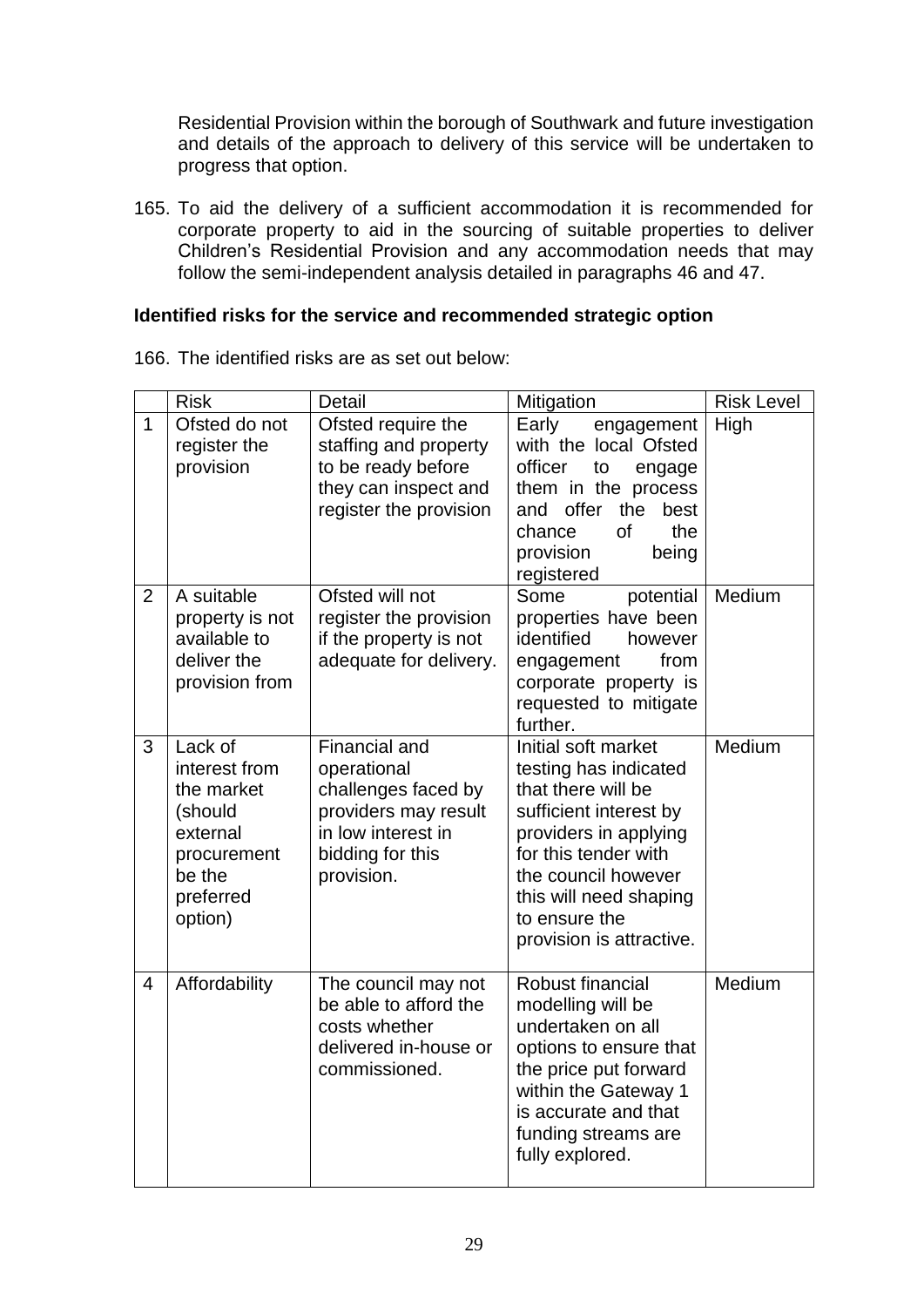### **Key/Non Key decisions**

167. This is a key decision.

### **Next Steps**

- 168. Following approval of the recommendation detailed within this report a Gateway 1 Procurement Strategy report will be produced to provide detail on the identified options. This will include:
	- Detailed cost modelling for each option
	- Further engagement with the market
	- Benchmarking with established and well performing residential homes
	- User consultation (including development of a vision statement)
	- Development of a detailed service model
	- Detailed timescales for delivery
	- Best fit analysis of potential properties for service delivery.

### **Service Delivery Project Plan (Key Decisions)**

| <b>Activity</b>                                         | <b>Complete by:</b>       |
|---------------------------------------------------------|---------------------------|
| Enter Gateway 0 decision on the Forward Plan            | 30/12/2020                |
| Gateway 0 shared with Children and Families DMT         | 12/07/2021                |
| <b>LMB Review Briefing</b>                              | 20/07/2021                |
| <b>DCRB Review Gateway 0</b>                            | 04/08/2021                |
| <b>CCRB Review Gateway 0</b>                            | 12/08/2021                |
| Notification of forthcoming decision - IDM              | 19/08/2021<br>(estimated) |
| LMB Approval of Gateway 0: Strategic Options Assessment | 27/08/2021                |
| <b>Briefing to Chief Officer Team</b>                   | 06/09/2021                |

### **Community, equalities (including socio-economic) and health impacts**

### **Community impact statement**

- 169. These services within this report will provide care and support to looked after children, young people and their family networks under the care of Southwark.
- 170. It is believed that having in-borough children's residential provision will have a positive impact in relation to the groups identified as having a "protected characteristic" under the Equality Act 2010 and the councils' equality agenda. An Equality Impact Assessment will be produced to further understand and quantify the impact.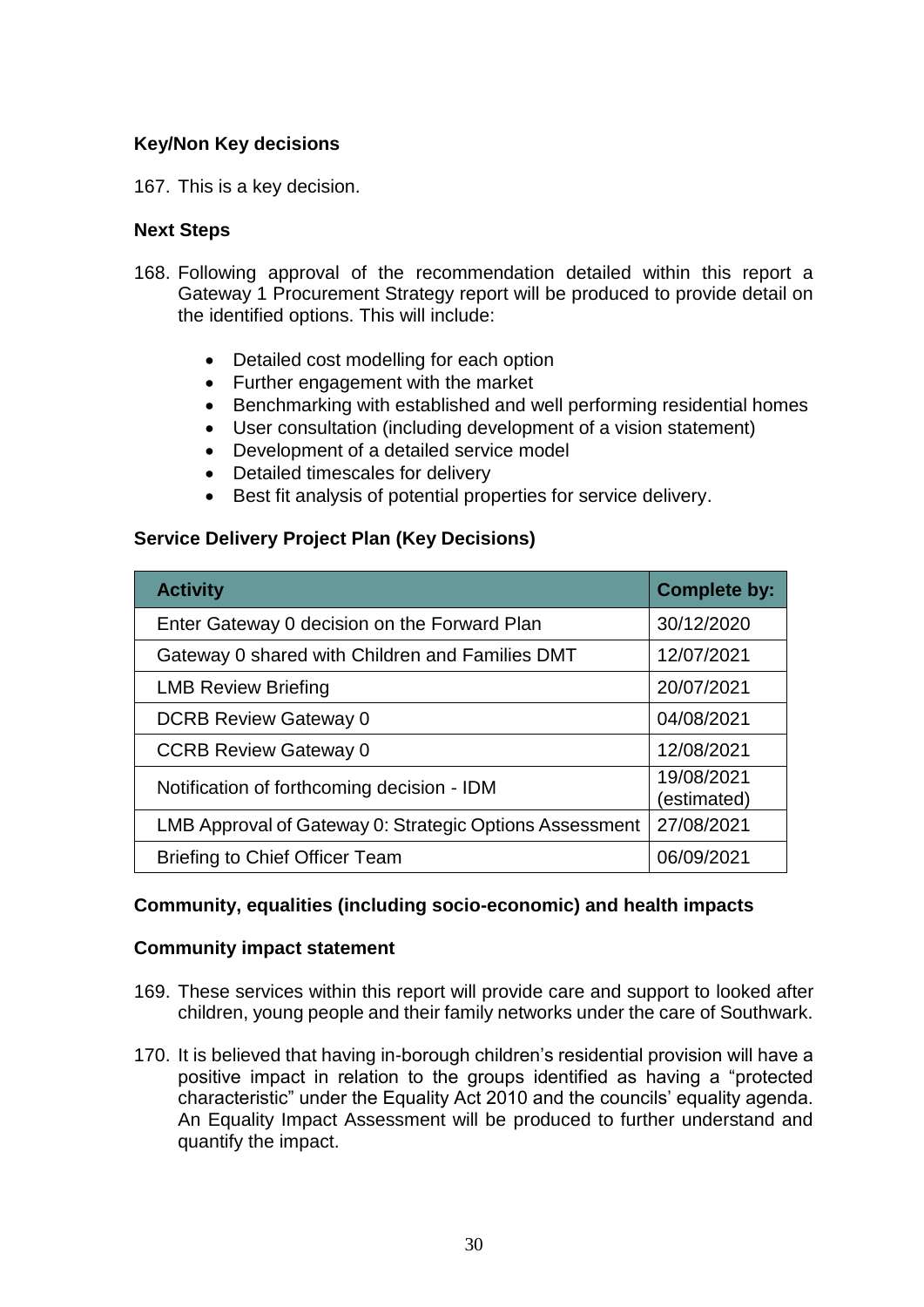### **Equalities (including socio-economic) impact statement**

- 171. Officers are mindful of the need to have due regard to the Public Sector Equality Duty imposed by section 149 of the Equality Act 2010, which requires the Council to:
	- Eliminate discrimination, harassment, victimisation or other prohibited conduct;
	- Advance equality of opportunity between persons who share a relevant protected characteristic and those who do not share it;
	- Foster good relations between persons who share a relevant protected characteristic and those who do not share it.
- 172. It is believed that having in-borough children's residential provision will have a positive impact in relation to the groups identified as having a "protected characteristic" under the Equality Act 2010 and the councils' equality agenda. An Equality Impact Assessment will be produced to further understand and quantify the impact.
- 173. In line with the Southwark Stands Together Programme, the Council pledges to:
	- promote an open and transparent culture where employees who experience/see racism or discrimination are able to raise it and expect the issue to be dealt with swiftly and fairly
	- listen to and amplify our diverse voices within our organisations on how we create an inclusive, fair and representative workplace at all levels
	- work to address and prevent structural racial inequalities and structural racism within our organisation, the organisations we partner with and within the service the service we deliver
	- champion organisations that address racial injustice and organisations that promote equality and diversity
	- ensure that people of all backgrounds can rise to the top of the organisation.
- 174. It was notable that children who were from Black, Asian and Minority Ethnic backgrounds faced significant disadvantage both in terms of their identity and in terms of their education associated with their placement at a distance when compared to their white counterparts. Having provision within the borough can help to address this imbalance and help children achieve their outcomes.

### **Health impact statement**

- 175. The health and wellbeing of Southwark looked after children will be at the core of the work for this service as the council.
- 176. Key impacts that the provision will aim to address which predate the pandemic but now are even more prominent are for example: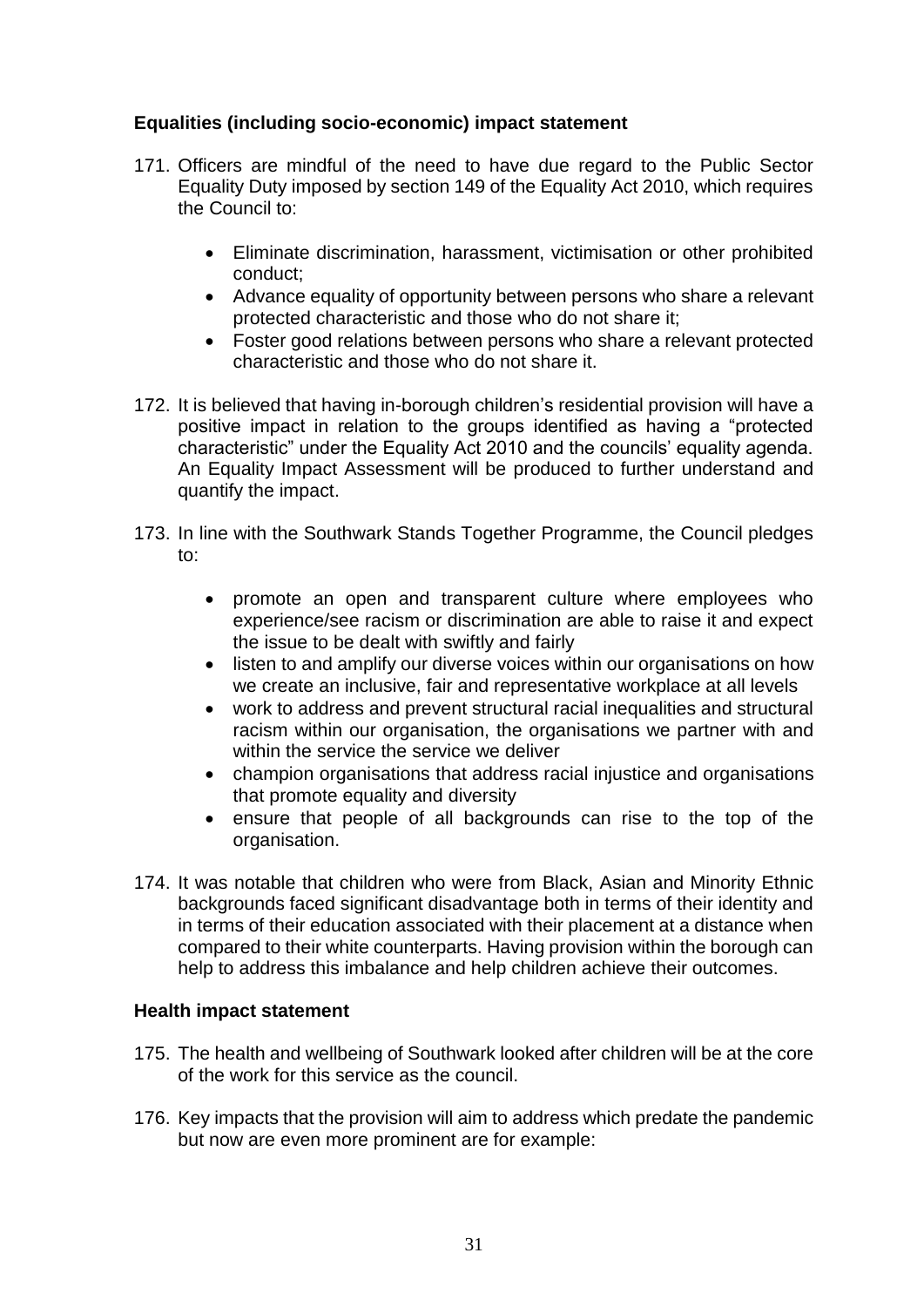- Nationally, school attainment for looked after children is much lower compared with non-looked after children at all key stages.
- Looked after children are almost 10 times as likely to have a statement of special educational need or an education, health and care plan (EHC) than all children.
- Looked after children with a statement or EHC plan are more than twice as likely to have social, emotional and mental health needs.

### **Climate change implications**

- 177. Following council assembly on 14 July 2021, the council has committed to considering the climate change implications of any decisions through a Climate Change Strategy<sup>17</sup>.
- 178. All current children are placed outside of the borough. Having children's residential provision within Southwark will reduce the need in the future for some children to be placed at such a distance and is anticipated to reduce emissions due to decreased travel. Some children will however, due to safety reasons, still need to be placed outside of Southwark.
- 179. In the development of properties for this provision climate change will be a key focus and careful consideration will be given to impact of buildings to ensure alignment to the Climate Change Strategy action plan around 'Greener Buildings'.
- 180. The Gateway 1 report will further quantify the climate change implications of the proposed provision.

### **Social Value considerations**

- 181. The Public Services (Social Value) Act 2012 requires that the council considers, before commencing any procurement process, how wider social, economic and environmental benefits that may improve the wellbeing of the local area can be secured. Social value considerations and how the delivery of these services can benefit the local area are detailed below:
- 182. The Gateway 1 report will detail how the recommended option will demonstrate Social Value.

### **Economic considerations**

- 183. The options considered within this report intend to support the local economy by providing jobs for local people. As per the Council's commitment any workers will also be paid London Living Wage (LLW) as well as adhering to the requirements of the "Ethical Care Charter".
- 184. The Gateway 1 report will further quantify the economic impact of the proposed provision.

<sup>17</sup> Climate Change Strategy July 2021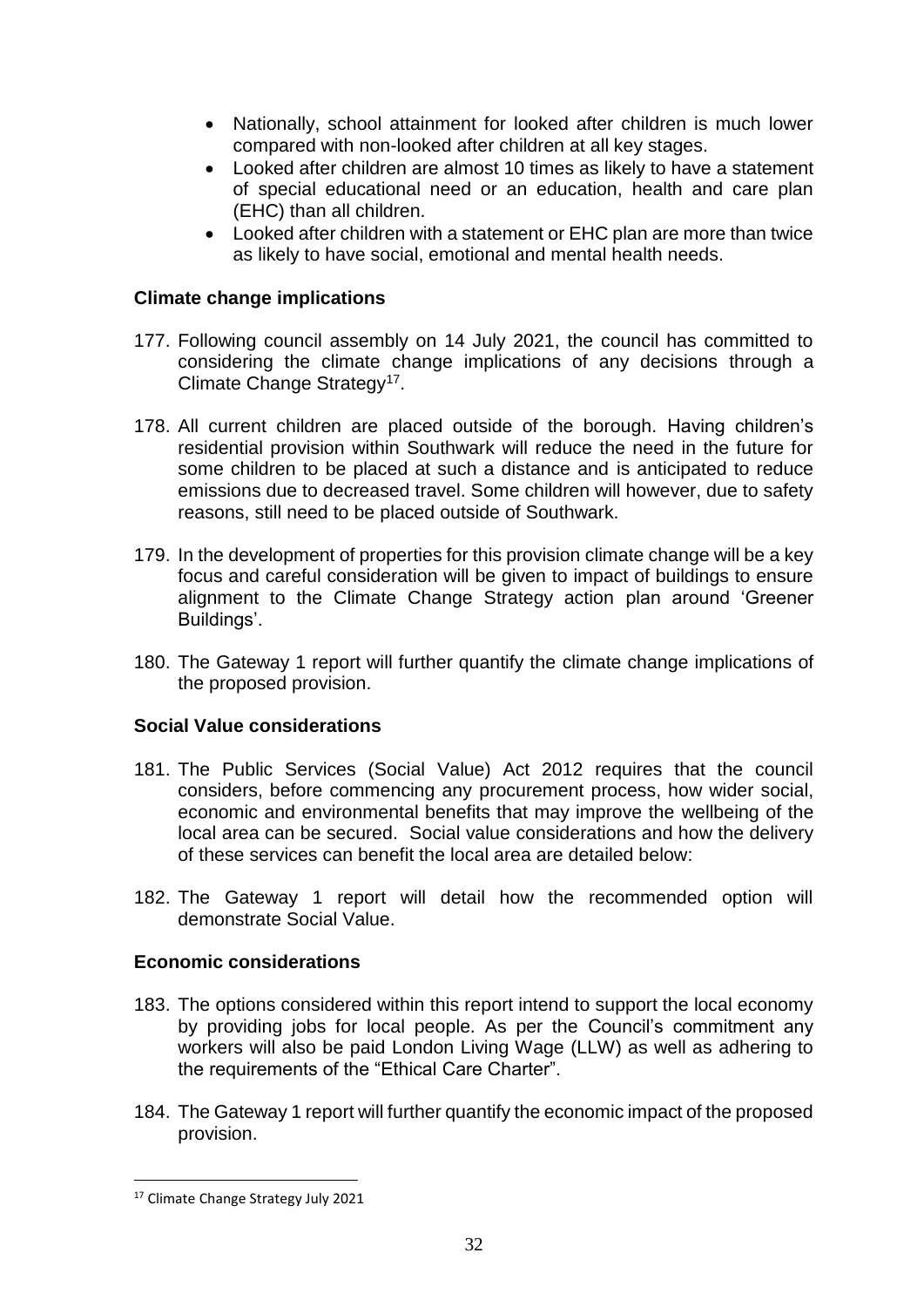### **Social considerations**

- 185. The Provider(s) will be expected to meet the London Living Wage (LLW) requirements for services provided. Given the need to recruit and retain high quality staff, it is considered that best value will be achieved by including this requirement.
- 186. Should the decision be made to tender for the service within the Gateway 1 report then as part of the sourcing/tender process, bidders will be required to confirm that they will be paying LLW and the benefits that this will provide to the council. As part of any tender process, bidders will also be required to confirm how productivity will be improved by payment of LLW. Following award, these quality improvements and any cost implications will be monitored as part of the contract review process.
- 187. In accordance with the council's Fairer Futures Procurement Framework, any successful Provider would be expected to recognise trade unions.

### **Environmental/Sustainability considerations**

- 188. All current children are placed outside of the borough. Having children's residential provision within Southwark will reduce the need in the future for some children to be placed at such a distance and have a positive environmental impact due to decreased travel. Some children will however, due to safety reasons, still need to be placed outside of Southwark.
- 189. Ahead of any home opening, the current placements will be reviewed to ascertain the best suitability for children placed outside of the borough to be moved back into the new provision.

### **Plans for the monitoring and management of project**

- 190. The council's contract register publishes the details of all contracts over £5,000 in value to meet the obligations of the Local Government Transparency Code. Commissioning must ensure that all appropriate details of this procurement are added to the contract register via the eProcurement System.
- 191. The contract will be performance managed by the contract monitoring in Children's and Adults' Services in conjunction with operational service leads from Social Care. Managing and monitoring of the contract will include:
	- Compliance with the specification;
	- Performance measurement of the provider;
	- Service user outcomes:
	- Service user satisfaction:
	- Stakeholder satisfaction; and
	- Annual report to Directorate Contract Review Board and Corporate Contract Review Board.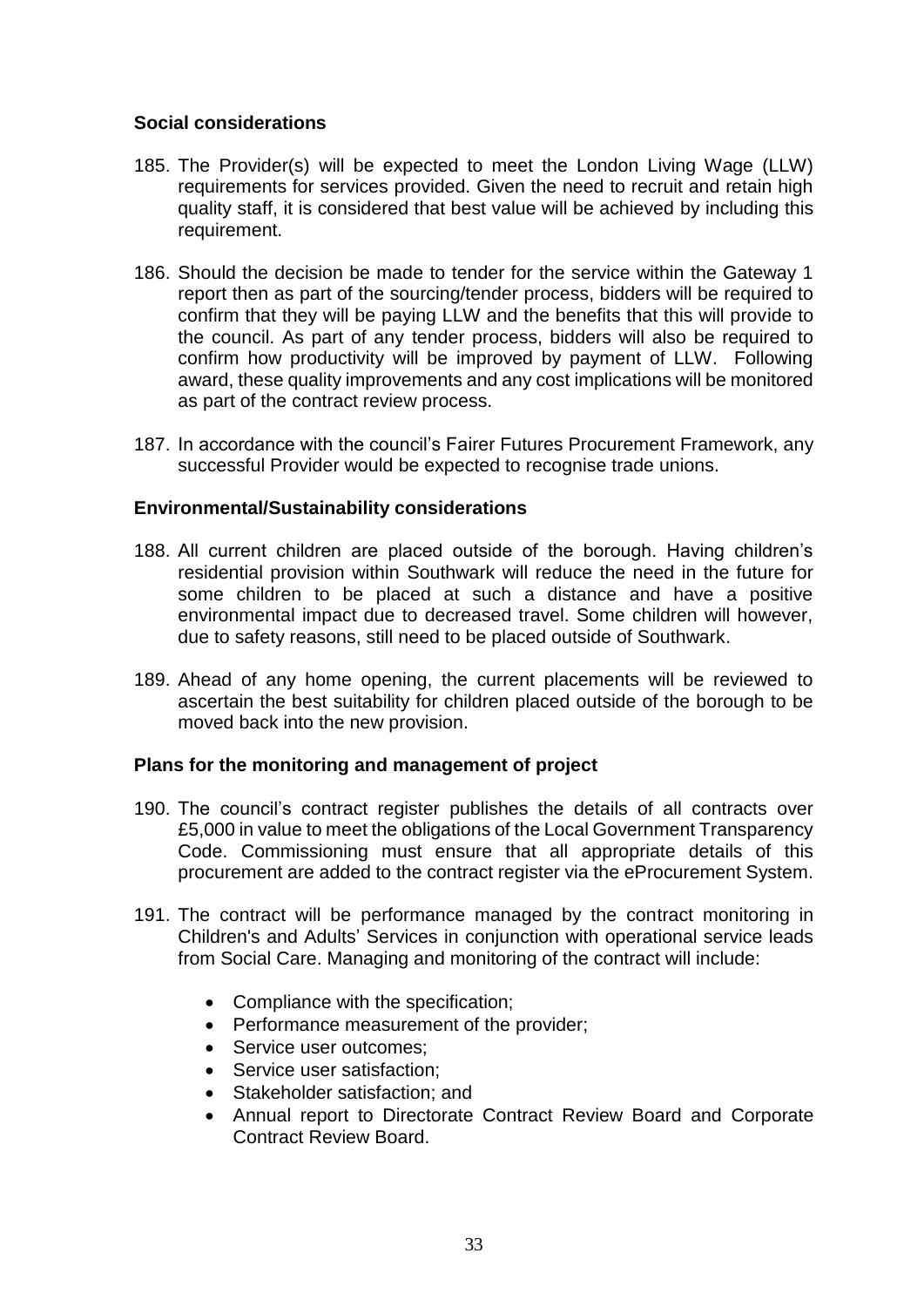192. The service will be evaluated on an annual basis to ensure the delivery meets the outcomes required and is meeting the Council's Sufficiency Duty. This will involve engagement between the Council and the provider to allow for an opportunity for co-production to measure and maximise positive outcomes for looked after children.

#### **Resource implications**

- 193. The recommended options proposed within this report will be further explored and a Gateway 1 Procurement Strategy Report will be produced for approval.
- 194. Developing the Gateway 1 report will have staff resource implications. The Assistant Director for Commissioning Children, Adults and Families is responsible for resourcing the Commissioning function to deliver this work.
- 195. Operational staff involvement will be key to ensuring a clear strategy and service model that delivers high quality service provision, which complements and supports operational delivery.

#### **TUPE/Pensions implications**

196. There are no TUPE/Pensions implications arising from this report. Any implications from future changes will be set out in a Gateway 1 procurement strategy report.

#### **Financial implications**

- 197. The focus of developing provision within the borough is to better meet the needs and outcomes for Southwark's looked after children in its duty as a corporate parent.
- 198. Detailed cost modelling on the options proposed within this report will be further explored and a Gateway 1 Procurement Strategy Report will be produced for approval.

#### **Investment implications**

- 199. Should the Council source and maintain any buildings as part of this project there is an opportunity for consolidating the capital costs with care costs and achieving better value for money.
- 200. The sourcing and maintenance arrangement of any buildings will require the support of corporate colleagues, in particular property, to identify suitable buildings from the council's stock.
- 201. The above assumptions will be tested and quantified within the Gateway 1 Procurement Strategy report.

#### **Legal implications**

202. Please see concurrent from the Director of Law and Governance.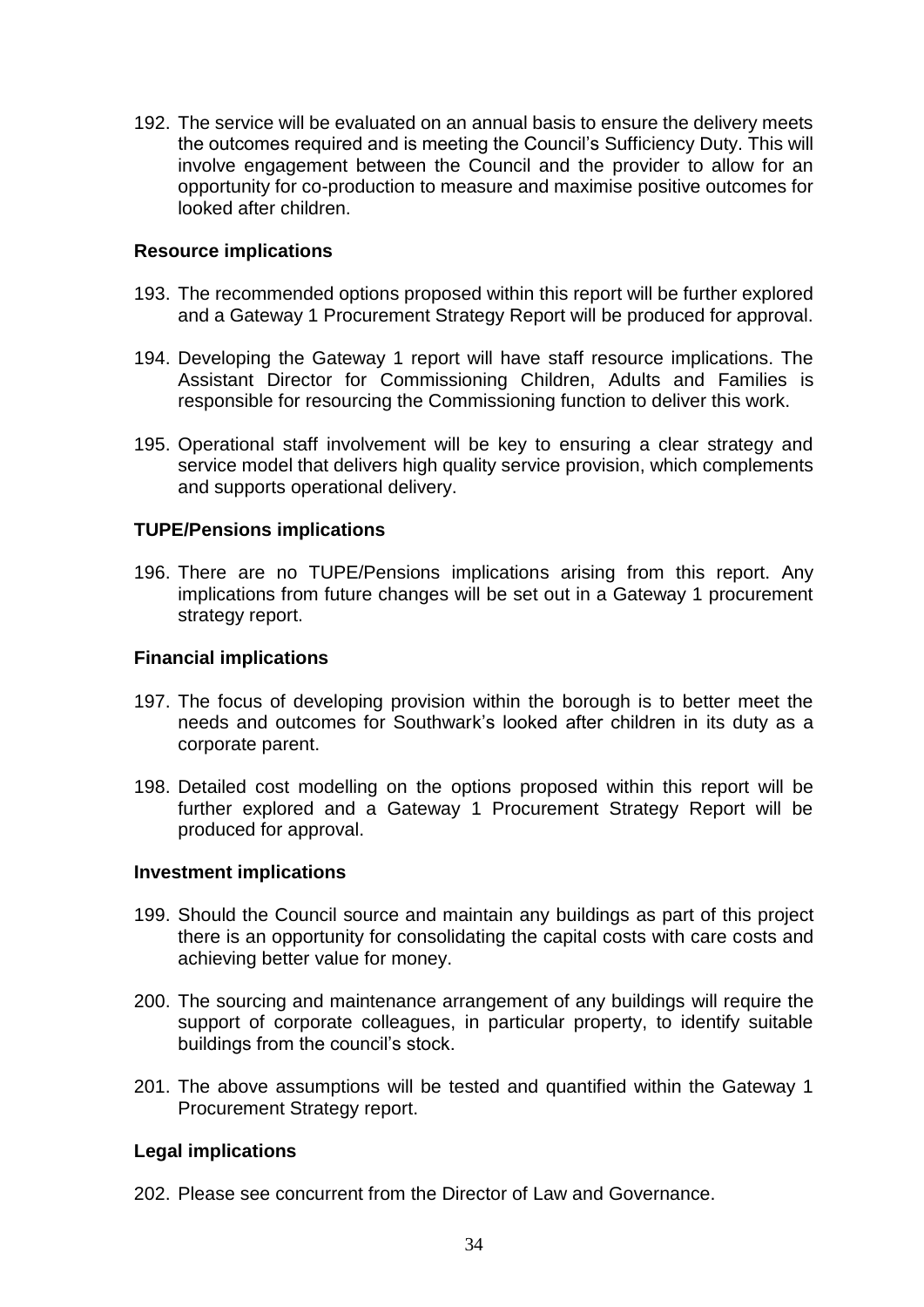### **Consultation**

203. Consultation has been undertaken with the market and operational colleagues to date. This will be expanded upon as detailed in the proposed next steps and include consultation with service users and their families.

#### **Other implications or issues**

204. None.

### **SUPPLEMENTARY ADVICE FROM OTHER OFFICERS**

### **Strategic Director of Finance and Governance REF: [10bDK2021-22]**

205. The Strategic Director of Finance and Governance notes the contents of this report, and specifically the comments written under Financial Implications. Any budgetary pressures resulting from recommendations in this report will have to be contained within current budget provision, whilst capital requirements will have to be requested via the Council's capital investment process.

### **Head of Procurement**

- 206. This report seeks approval from the Deputy Leader and Cabinet Member for Children, Young People and Education approve this Strategic Options Assessment for delivery of Children's Residential Provision services for Southwark Council.
- 207. The Deputy Leader and Cabinet Member for Children, Young People and Education notes that the key issues are detailed in paragraphs 85 to 105, procurement options are detailed in paragraphs 112 to 156, the risk are detailed in paragraph 156, confirmation of the payment of London Living Wage is detailed in paragraph 182, management and monitoring of the contract is detailed in paragraphs 189 to 191.

### **Director of Law and Governance**

- 208. This report seeks approval of the Strategic Options Assessment for delivery of children's residential provision services.
- 209. Under the council's Contract Standing Orders a pre-procurement/gateway 0 report is required for any service contract with an estimated contract value of £10m or more. As noted in paragraph 163 the recommended strategic delivery option is the development of children's residential provision within the borough and paragraph 167 notes that the detail of the procurement strategy will be confirmed in a Gateway 1 report.
- 210. Paragraph 169 acknowledges the Public Sector Equality Duty imposed by section 149 of the Equality Act 2010 and notes that an Equality Impact Assessment will be produced to further understand and quantify the effect and impact of in-borough children's residential provision on individuals and groups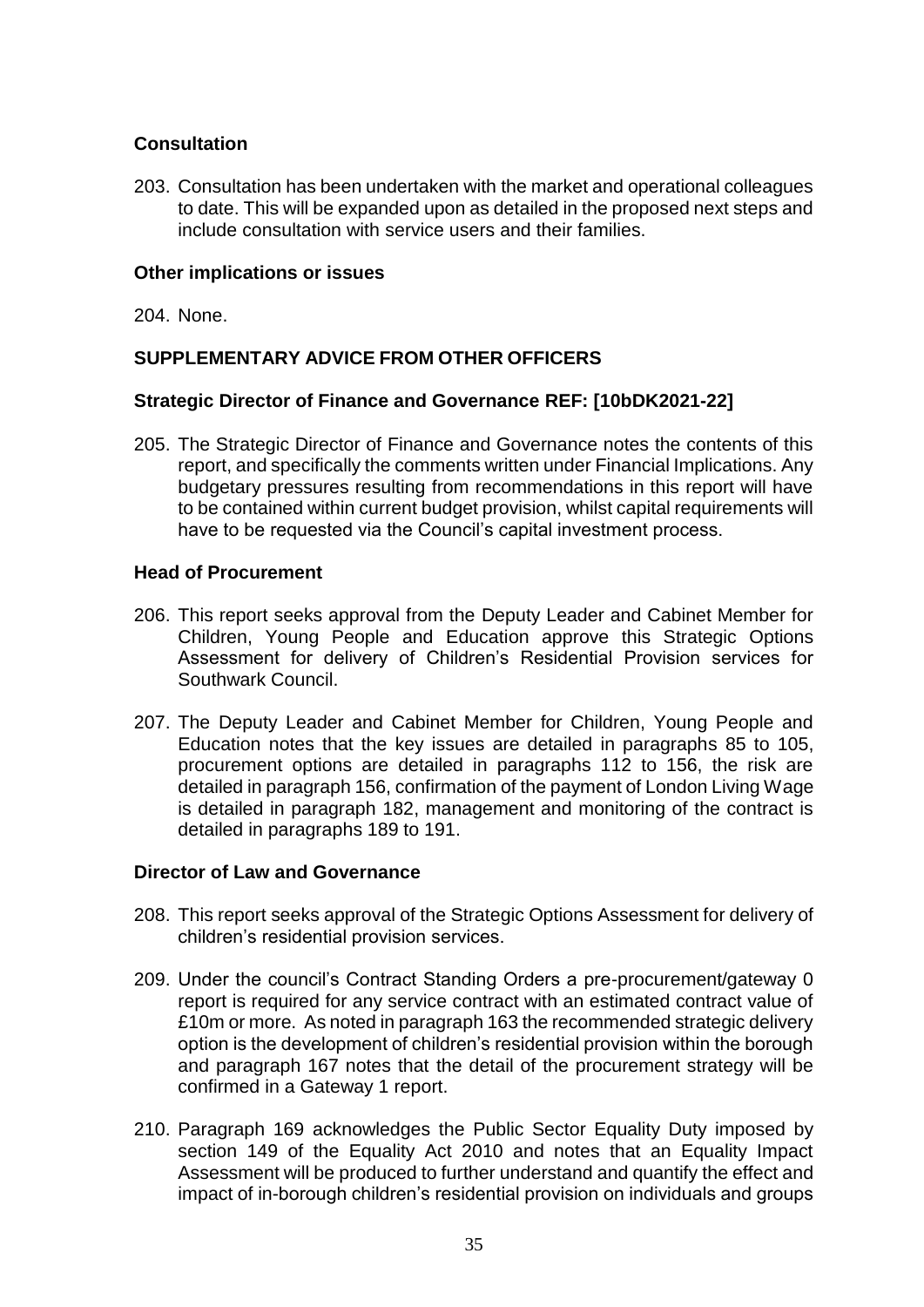identified as having a "protected characteristic" under the Act and the councils' equality agenda.

# **BACKGROUND DOCUMENTS**

| <b>Background Documents</b>                                                                 | <b>Held At</b>                                        | <b>Contact</b>              |
|---------------------------------------------------------------------------------------------|-------------------------------------------------------|-----------------------------|
| Residential Care in England (July Children's                                                | and Adults' Genette Laws                              |                             |
| 2016)                                                                                       | Services, 160 Tooley Street, 07908 669001             |                             |
|                                                                                             | London, SE1 2QH                                       |                             |
| Link (please copy and paste into browser):                                                  |                                                       |                             |
| https://assets.publishing.service.gov.uk/government/uploads/system/uploads/attac            |                                                       |                             |
| hment_data/file/534560/Residential-Care-in-England-Sir-Martin-Narey-July-                   |                                                       |                             |
| <u>2016.pdf</u>                                                                             |                                                       |                             |
| Social care commentary: creating Children's                                                 | and                                                   | Adults' Genette Laws        |
| the environment for excellence in Services, 160 Tooley Street, 07908 669001                 |                                                       |                             |
| residential practice (February 2020) London, SE1 2QH                                        |                                                       |                             |
| Link (please copy and paste into browser):                                                  |                                                       |                             |
| https://www.gov.uk/government/speeches/social-care-commentary-creating-the-                 |                                                       |                             |
| environment-for-excellence-in-residential-practice                                          |                                                       |                             |
| <b>Local Government Association</b>                                                         | Children's and                                        | Adults' Genette Laws        |
| Children's Homes Research Services, 160 Tooley Street, 07908 669001                         |                                                       |                             |
| (January 2021)                                                                              | London, SE1 2QH                                       |                             |
| Link (please copy and paste into browser):                                                  |                                                       |                             |
| https://www.local.gov.uk/sites/default/files/documents/Childrens%20Homes%20Re               |                                                       |                             |
| search%20-%20Newgate.pdf                                                                    |                                                       |                             |
| Profit making and Risk in                                                                   | Children's<br>and                                     | Adults' Genette Laws        |
| Independent Children's Social                                                               | Services, 160 Tooley Street, 07908 669001             |                             |
| Care<br>Placement                                                                           | Providers London, SE1 2QH                             |                             |
| (February 2020)                                                                             |                                                       |                             |
| Link (please copy and paste into browser):                                                  |                                                       |                             |
| https://www.revolution-consulting.org/wp-content/uploads/2020/03/Profit-Making-             |                                                       |                             |
| and-Risk-in-Independent-Childrens-Social-Care-Placement-Providers-Final-29-                 |                                                       |                             |
| Feb-2020-report.pdf                                                                         |                                                       |                             |
| A Review of the Residential Child Children's                                                | and                                                   | <b>Adults' Genette Laws</b> |
| <b>Services</b><br>in<br>Care                                                               | the London Services, 160 Tooley Street, 07908 669001  |                             |
| Borough of Southwark (1991)   London, SE1 2QH<br>Link (please copy and paste into browser): |                                                       |                             |
| https://www.whatdotheyknow.com/request/179946/response/476129/attach/3/Soci                 |                                                       |                             |
| al%20Services%20Inspectorate%20Report.pdf                                                   |                                                       |                             |
| <b>Stands</b><br>Southwark                                                                  | Together Children's<br>and                            | Adults' Genette Laws        |
| Programme                                                                                   | Services, 160 Tooley Street, 07908 669001             |                             |
|                                                                                             | London, SE1 2QH                                       |                             |
| Link (please copy and paste into browser):                                                  |                                                       |                             |
| https://www.southwark.gov.uk/southwark-stands-together-workforce-                           |                                                       |                             |
| workstream/the-southwark-stand-together-pledges                                             |                                                       |                             |
| Children Looked After and Care Children's                                                   | and                                                   | <b>Adults' Genette Laws</b> |
| Placement<br>Leavers                                                                        | Sufficiency Services, 160 Tooley Street, 07908 669001 |                             |
| <b>Strategy 2018-2022</b>                                                                   | London, SE1 2QH                                       |                             |
|                                                                                             |                                                       |                             |